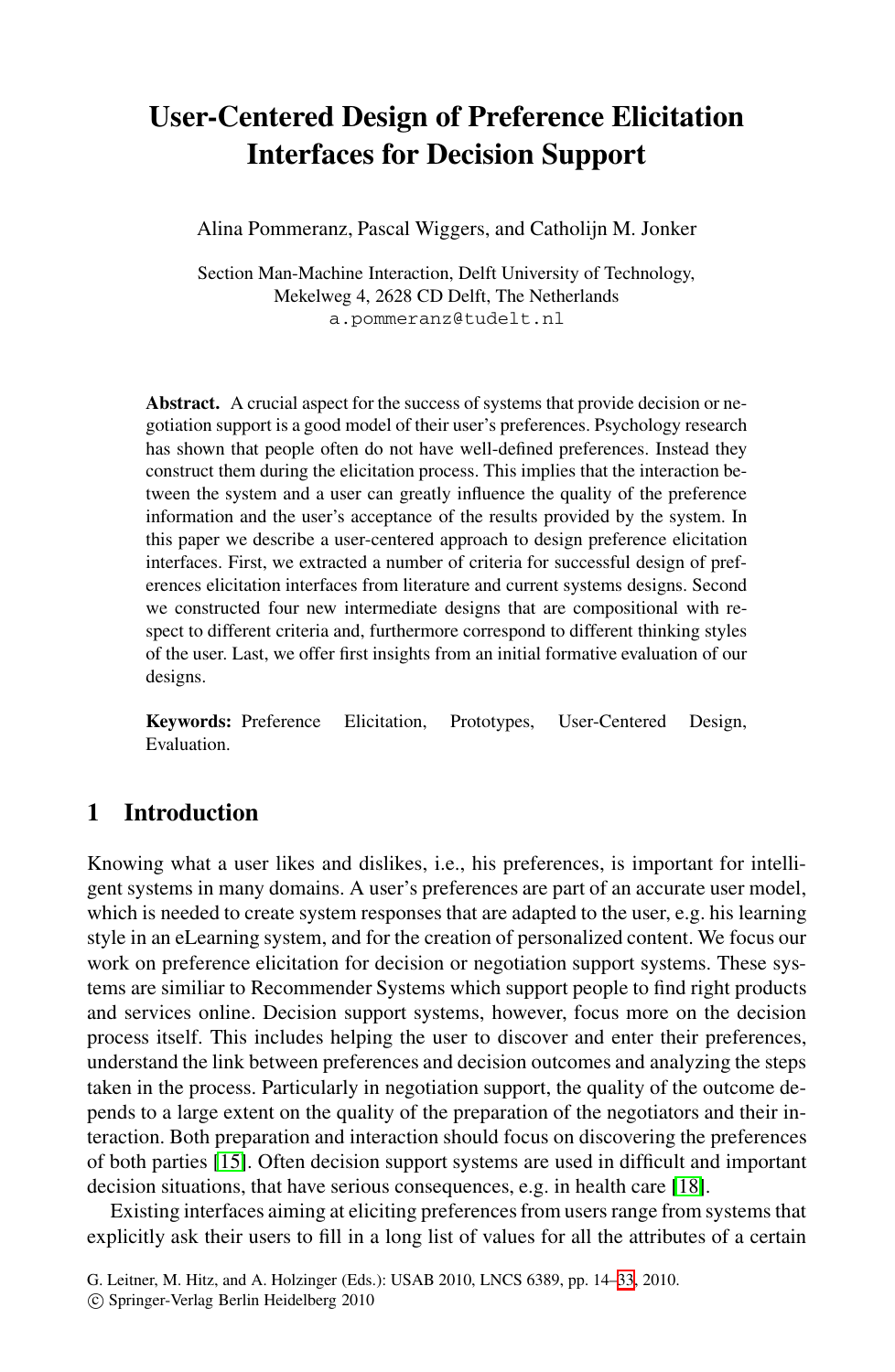product to sy[ste](#page-18-1)ms that i[mpl](#page-19-1)icitly learn preferences from the user's ratings and comparison to other users of the system [28]. Both extremes are not likely to be successful if we want the user to stay engaged with the system and trust the system's advice. First of all it is not sensible to ask a large number of elicitation questions that are cognitively demanding to the user. Using implicit techniques to get a preference model on the other hand bears the danger that the elicited model is not accurate [5]. This might lead to the problem that the users cannot comprehend the advice from the system.

Recently, researchers in the AI [5] and HCI [27] communities have already pointed towards the constructive nature of human preferences and the implications for intelligent systems. Preference models based on economists' views of stable and known preferences might not always be accurate since peo[ple](#page-19-2) do not possess stable preferences that reside in their heads. Often they construct their preferences during the elicitation process. Therefore, it is important to design that process carefully, so that the user is able to construct an accurate model. We believe that a major factor in the process is the interaction between the system and its user via a preference elicitation interface. Therefore, in order to create more successful systems that can elicit accurate preferences we have to focus on the design of the user interface. Even the best underlying algorithms and reasoning frameworks do not give successful results if the user has problems interpreting information presented by the system and entering his preferences [25].

Our goal is to design interfaces that help users build their own preference profile in a way that is intuitive and comprehensible to them. To achieve that goal we set up a list of criteria for the design of such interfaces extracted from social sciences, psychology and HCI literature on human preferences. Next, we created a number of interface elements addressing the different criteria and combined them into four first prototypes. They also take into account people's different styles of perceiving and processing information. Last, we evaluated the different interface elements with people using the prototypes and held a creative session where the same participants combined the elements to new interfaces. The data collected in the evaluations informed our further design process.

### **2 Related Work**

People's preferences have been the interest of researchers in many fields including psychology, behavioral science, consumer research, e-commerce, intelligent (interactive) systems, as well as decision support. We do not aim to give a complete overview of the work in all these fields, but focus on topics relevant for designing user interfaces for preference elicitation for intelligent systems. Many algorithms and interaction techniques have been proposed in current systems to elicit and model the users' preferences. Before giving an overview of the state-of-the art systems, we would like to give the reader insights into how people construct their preferences, since this is the process we want to support the user in with adequate interfaces. Last, we will give a short introduction into Participatory Design, since it is relevant for our evaluations and creative design sessions described later on.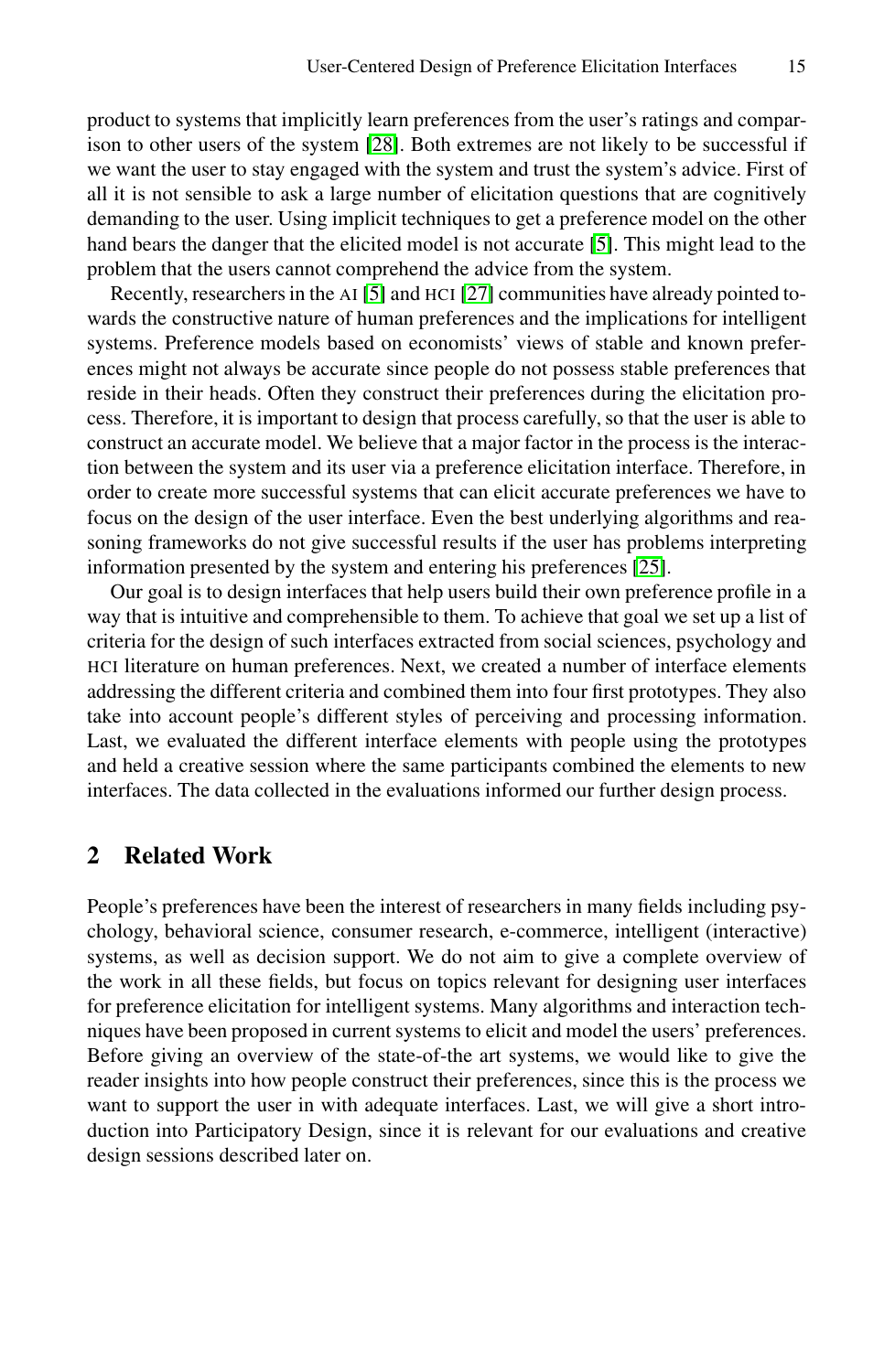#### **2.1 Constructive View on Preferences**

Care[nini](#page-19-3) and Poole [5] describe a conceptual shift for classical decision theory towards constructive preferences [24] and the implications for AI research. Opposing the prevailing economist view of rational and stable preferences, see e.g. [10], psychology studies have confirmed that preference[s a](#page-18-2)re not stable but constructive. This means that people do not have well-defin[ed](#page-18-3) preferences in most situations but rather construct them when necessary, i.e., in the decision making context. This allows people to re-construct their [pre](#page-18-4)ferences whenever they get new information that is important for the decision. There are different views on how people construct their preferences.

Simon and colleagues [32], for instance, found in their experiments that while people processed the decision task, their preferences of attributes in the option that was chosen increased whereas those for attributes of rejected options decreased. Similar effects have been found in negotiation settings reported by [8]. This is in line with one of the meta-goals named by Bettman and Luce [1], i.e. trying to maximize the ease of justifying a decision. Another aspect of constructing preferences has been brought forward by Fischer et al. [14] focusing on the goals of the decision task in relation to a so-called prominence effect. This effect occurs when people prefer an alternative that is superior only on the most important attribute. They confirmed in three studies that the prominent attribute will be more heavily weighted when the goal was making a choice between alternatives than when the goal was to arrive at a matching value. Johnson and colleagues [18] found anchoring effects and effects that occur when complicated information is presented in the choice task. They conclude that different ways to measure preferences can lead to different results, which is not the intention of eliciting preferences. To help people to construct their preferences in health care scenarios, the authors suggest presenting defaults choices that have led to the best outcome for most patients and presenting information in a way that helps the patient to understand the outcomes of each choice. Another view is the so-called PAM (preferences-as-memory) framework [36], which assumes that "decisions (or valuation judgments) are made by retrieving relevant knowledge (attitudes, attributes, previous preferences, episodes, or events) from memory in order to determine the best (or a good) action."

Consumer research looked at the interplay between affect and cognition on decision making [31]. They investigated the influence of available processing resources when confronted with a decision task. In cases where people have only few resources available affective reactions tend to have a greater impact on choice, whereas with high availability of resources cognitions related to the consequences of the choice are more dominant. This finding can be influenced by personality and by the representation of the choice alternatives.

In conclusion, we can record that there are many factors influencing preference construction and elicitation. To avoid unwanted effects we have to think carefully about the way we pose a preference elicitation task to the users.

### **2.2 Preference Elicitation - Current Systems**

Chen and Pu [7] provide an overview of existing systems that elicit user preferences. They mention techniques commonly used, e.g. knowledge-based find-me techniques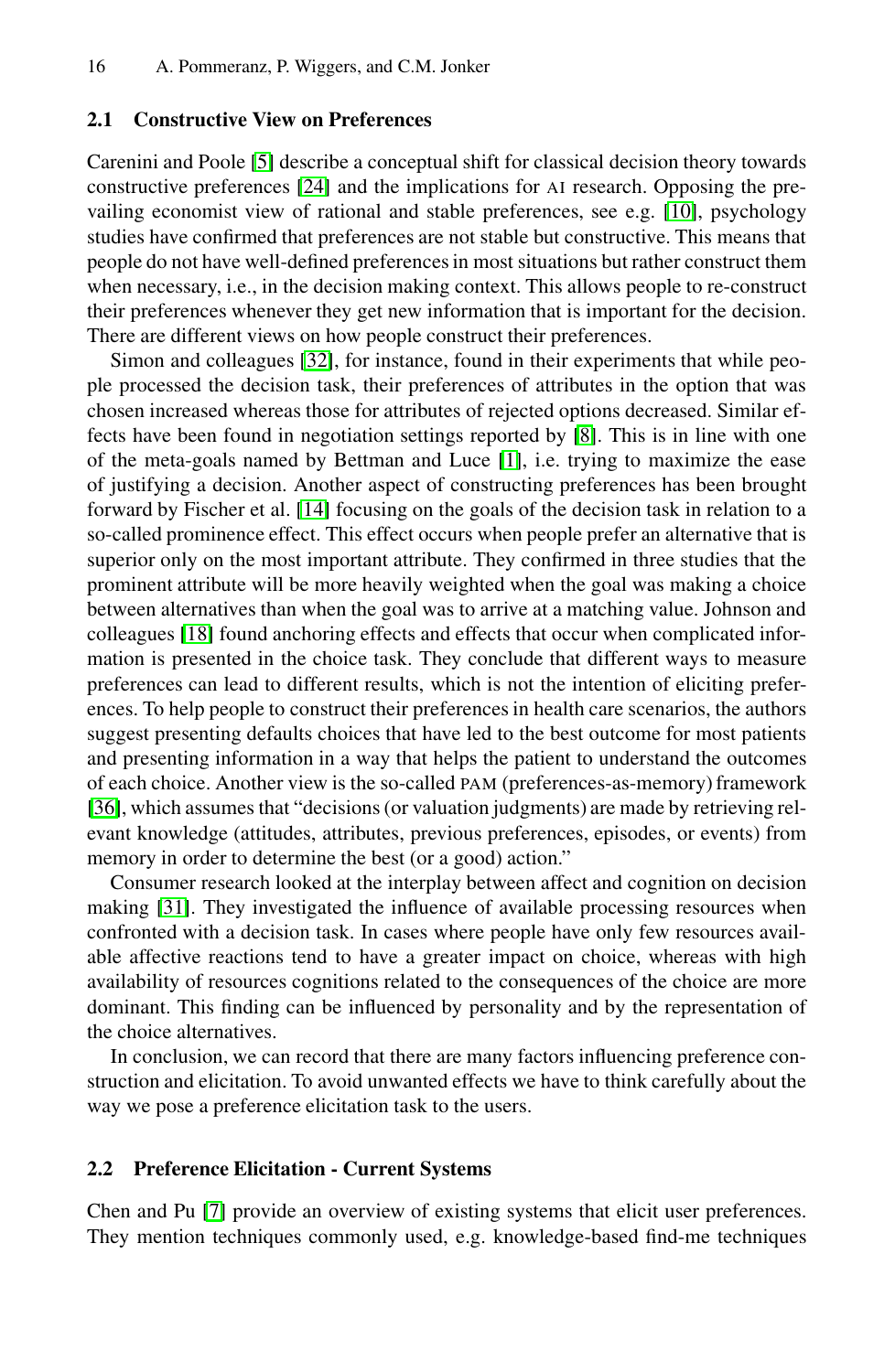[2[\],](#page-19-4) [e](#page-19-4)xample critiquing and tweaking [11,29], active decisions and clustering or collaborative filtering [28]. Collaborative filtering and clustering [tec](#page-19-4)hniques are used mainly to create profiles for new users of recommender systems based on clusters of existing users and similarity. For an overview see [28]. There are also hybrid systems combining different approaches [3]. In knowledge-based systems, preferences are elicited by example-similarity; the user rates a given item and requests similar items. Tweaking can be used to limit the similar items to only those satisfying the tweak. In examplecritiquing approaches [29] the user is presented with a set of candidates (e.g. products) that can be critiqued. The user can either choose one of them or critique some of their attributes. An interesting example-critiquing interface is the Apt Decision Agent [29]. In this system people initially provide a small number of criteria for an apartment. Based on those they get a number of sample apartments. They can react to any attributes of any apartment. Interesting here is that the preference feedback by the user gets more and more detailed during the [int](#page-19-5)[erac](#page-19-1)tion. At the same time the user is not forced to go into more detail, but is free to give only the feedback the user wants to give.

Not all techniques mentioned are relevant for decision support systems due to a lack of user-involvement. The user will be less likely to trust the advice by the system, if the system has created a user profile implicitly. A majority of the literature presenting these systems focuses on technical implementations rather than the user. Therefore, it is not always clear how the interface designs support the constructive nature of human preferences. Lately, some researchers h[av](#page-18-5)e acknowledged this gap and made attempts to set up guidelines for user-involved preferences [23,27].

#### **2.3 Participatory Design**

Participatory design (PD) is a design approach where the user is involved not only as an experimental subject or someone to be consulted but as an active member of the design team [9]. PD can be seen as a form of user-centered design (UCD). For a more detailed description of the relation between PD and UCD see Caro[ll \[6](#page-19-6)]. PD originated in Scandinavia, in the 1980s and has since then been growing rapidl[y in](#page-19-7) terms of numbers of practices, extent of theoretical development, numbers of practitioners etc. [21]. To give practitioners guidance in which techniques are best applicable in which circumstances Muller and colleagues provide taxonomy of PD practices. It is based on the dimensions of point of time in the design cycle and who is participating with whom (designers in user's world or vice versa). In addition, they give an indication of optimal group size for every PD technique. Techniques range from ethnographic methods and contextual inquiry  $[17]$  to various forms of cooperative prototyping, e.g. paper prototyping  $[22]$  and evaluation. One interesting PD technique, that inspired our approach, is PICTIVE [20], which makes use of low-tech objects of system functionality (plastic icons, post-its, colored pens etc.) which are used in a brainstorming session to express the participant's ideas.

# **3 Design Criteria for Preference Elicitation**

From the related literature presented above the following design criteria are derived, which appear to be influential to the success of a preference elicitation interface.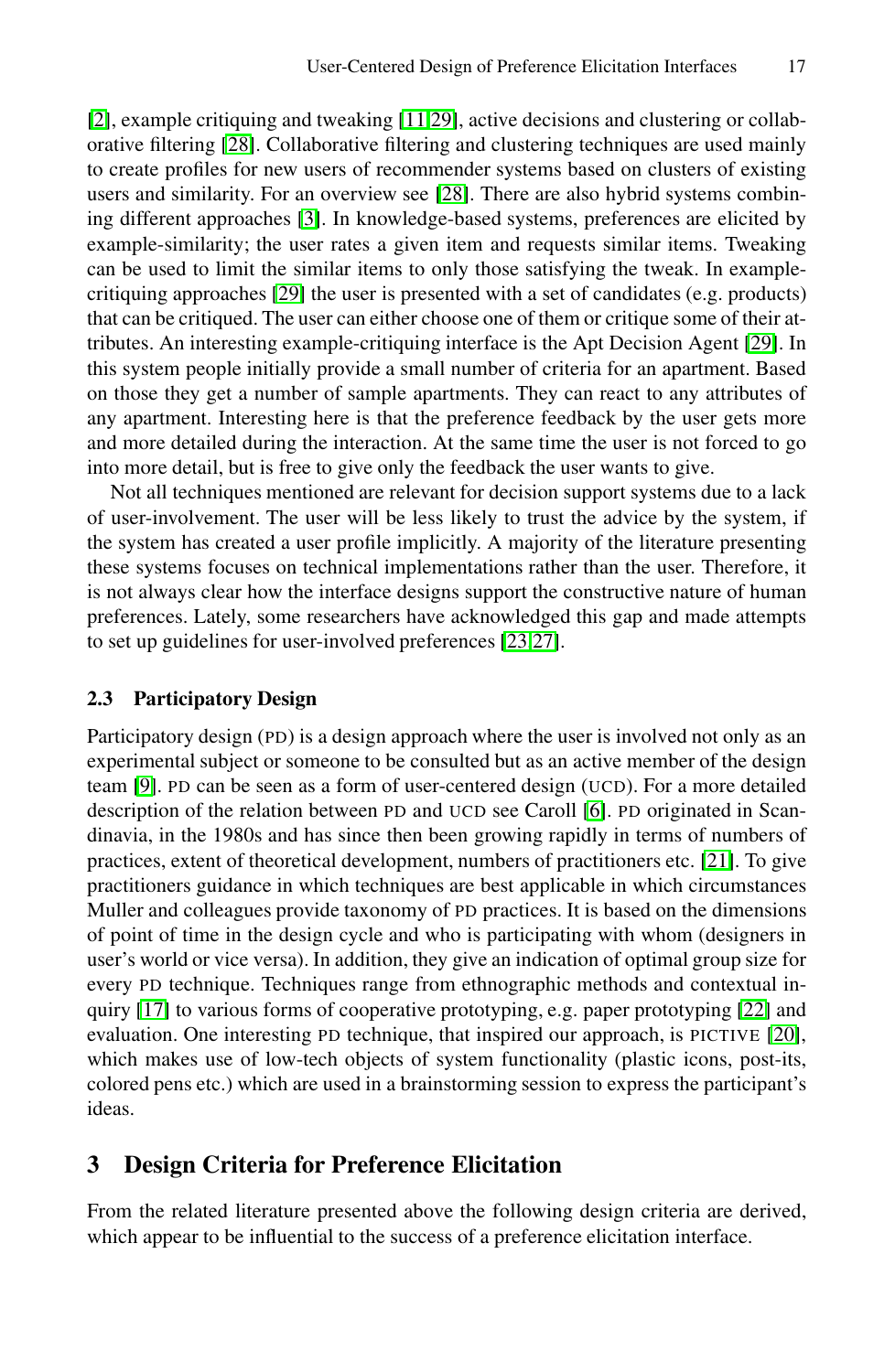#### 18 A. Pommeranz, P. Wiggers, and C.M. Jonker

### (*1*) *Support of human process of constructing preferences*

A major outcome from the studies presented in the related work section is that people do not possess stable preferences, but construct their preferences when confronted with a decision task. This construction process is highly influenced by the decision context and the way the preference questions are posed. The work of [27] provides a number of more detailed guidelines addressing this criterion:

### (*1.1*) *show decision context, that also allows people to see the consequences of their decisions.*

(*1.2*) *provide examples that can be critiqued by the users to refine their preferences.* (*1.3*) *give immediate visual feedback.*

#### (*2*) *Affective feedback*

The role of affect in preference construction was explored in consumer research. As described above, there is an interplay between cognition in affect when people construct their preferences. Therefore, combining cognitive (e.g. choosing from a list of values) and affective (e.g. emoticons) elements in an interface might lead to more insights into the user's p[refe](#page-19-8)rences.

### (*3*) *Value-Focused Preference[s](#page-18-6)*

In opposition to the traditional approach of alternative-focused thinking, Keeney proposed [19] value-focused thinking. In this approach the decision-maker should focus on fundamental values that are relevant for a decision before identifying possible decision alternatives and assessing their desirability. Generally, values are seen as more stable than preferences over attributes [30]. This idea has been used in a small number of preference elicitation interfaces, e.g. Personal Choice Point, a financial aid system showing consequences of a decision in terms of lifestyles [12] and Teaching Salesman [34], a product recommender focusing on needs and features.

### (*4*) *Transparency*

A major aspect influencing the success of decision support systems is the user's trust in the system [26]. System transparency is one aspect that can enhance the user's trust [33]. Take a recommender system that implicitly learns your preferences and then recommends a product to you. Often you wonder 'why this product'? You do not understand the relation between the product and your preferences since you do not know the preference profile the system created. Furthermore, you did not get the chance to construct your preferences in the first place. If the recommendation was a movie, you might watch it anyway. However, if the system gave you advice on buying a house you might be more reluctant. To avoid this situation it is important that the system is transparent for the user, i.e. the user knows what the system is doing, why it asks certain elicitation questions and how the current profile looks.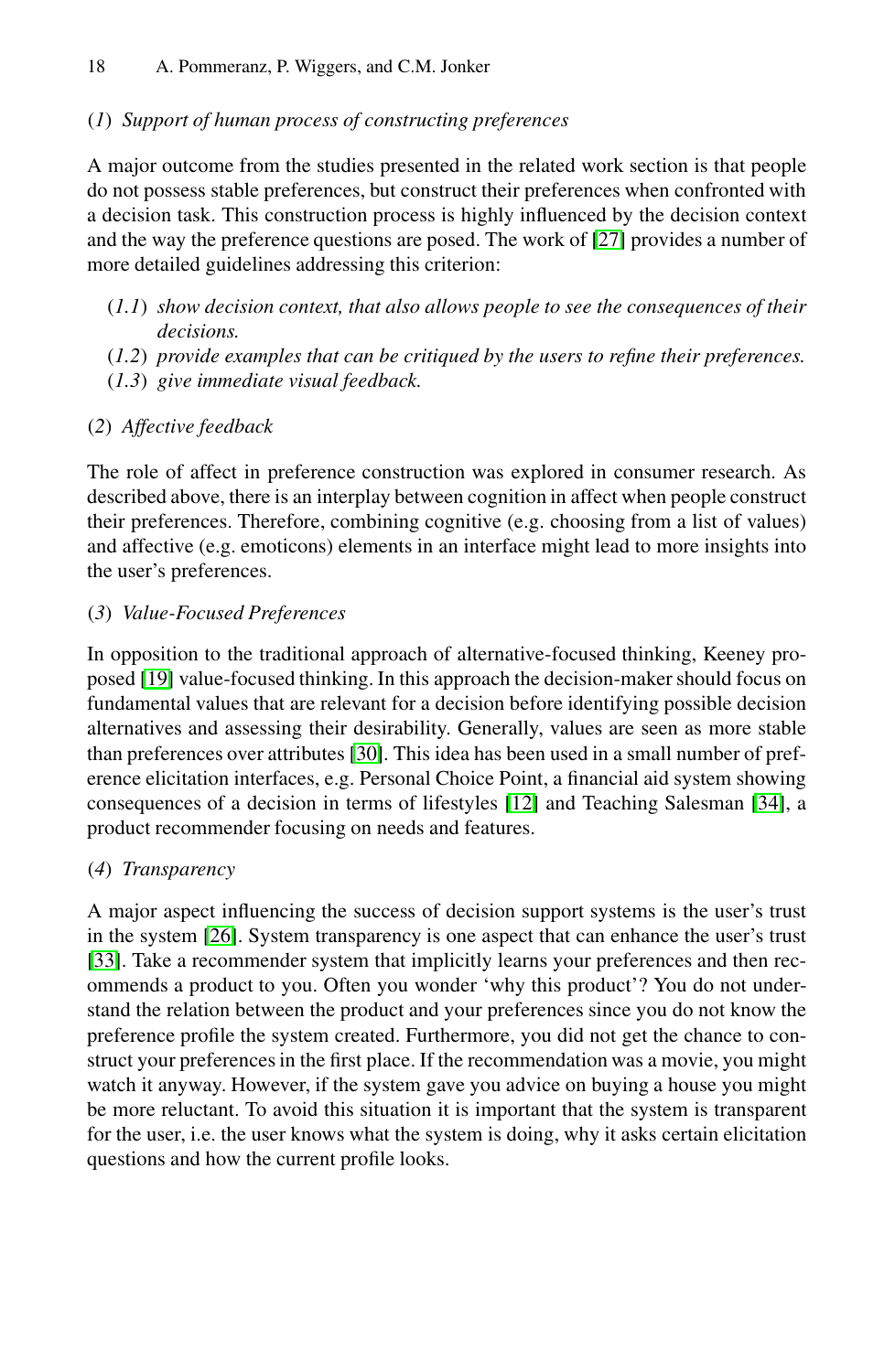#### (*5*) *User-System Interaction/Collaboration*

For a long time already designing user interfaces is not only about graphical designs but much more about designing the interaction between the system and the user. For decision support it is important that the user and the system collaborate in establishing a good user profile. We define three criteria for the interaction:

#### (*5.1*) *Natural Interaction*

Natural interaction refers to the usual way in which the users act in the physical world [35] applied to computer systems. People use gestures, expressions, speech and movement to communicate.

### (*5.2*) *Real World Metaphors*

Part of designing the interaction with a system as natural as possible is using real-world metaphors. Users know them [an](#page-18-7)d can relate to them easily, e.g. the trashcan on the windows desktop. In the physical world preferences of people show by what people say, their emotional reaction to something or the way they order things or actions.

#### (*5.3*) *Mixed-Initiative*

An aspect often studied with regard to user-system interaction is the level of initiative. For collaborative problem solving (e.g. constructing a preference profile) between user and system mixed-initiative is [a p](#page-18-8)opular approach [13].

### **4 User-Centered Prototype Design**

As part of our design of a novel negotiation support system we are in the process of designing prototypes for the preference elicitation interfac[e. O](#page-18-9)ur domain is job contract negotiations. Given the set of design criteria in the previous section we selected appropriate existing interface elements (e.g. ValueCharts [4], a virtual job agent) and created new ones (e.g. job offer clusters, post-it notes with preference information). Next, we combined these elements into four interfaces. There are, of course, many combinations of elements possible, which would lead to an exponential number of prototypes. Instead of creating this high number of prototypes we combined the elements in a way that each prototype differs in the way the system interacts with the user. Each way of interaction supports a different thinking style based on the theory by Gregorc [16]. By this we can create meaningful combinations, each supporting a different user group. In the evaluations we did not try to find the best prototype to choose and develop further, but rather evaluate the different design elements used. In the following creative session we then gave the participants the chance to combine them in different ways that they preferred and found more usable. We implemented the designs as hi-fi prototypes because this was the best way to ensure that the users get a feeling for the interaction with the system. In the following we describe the four prototypical interfaces highlighting the interface elements used (italic font).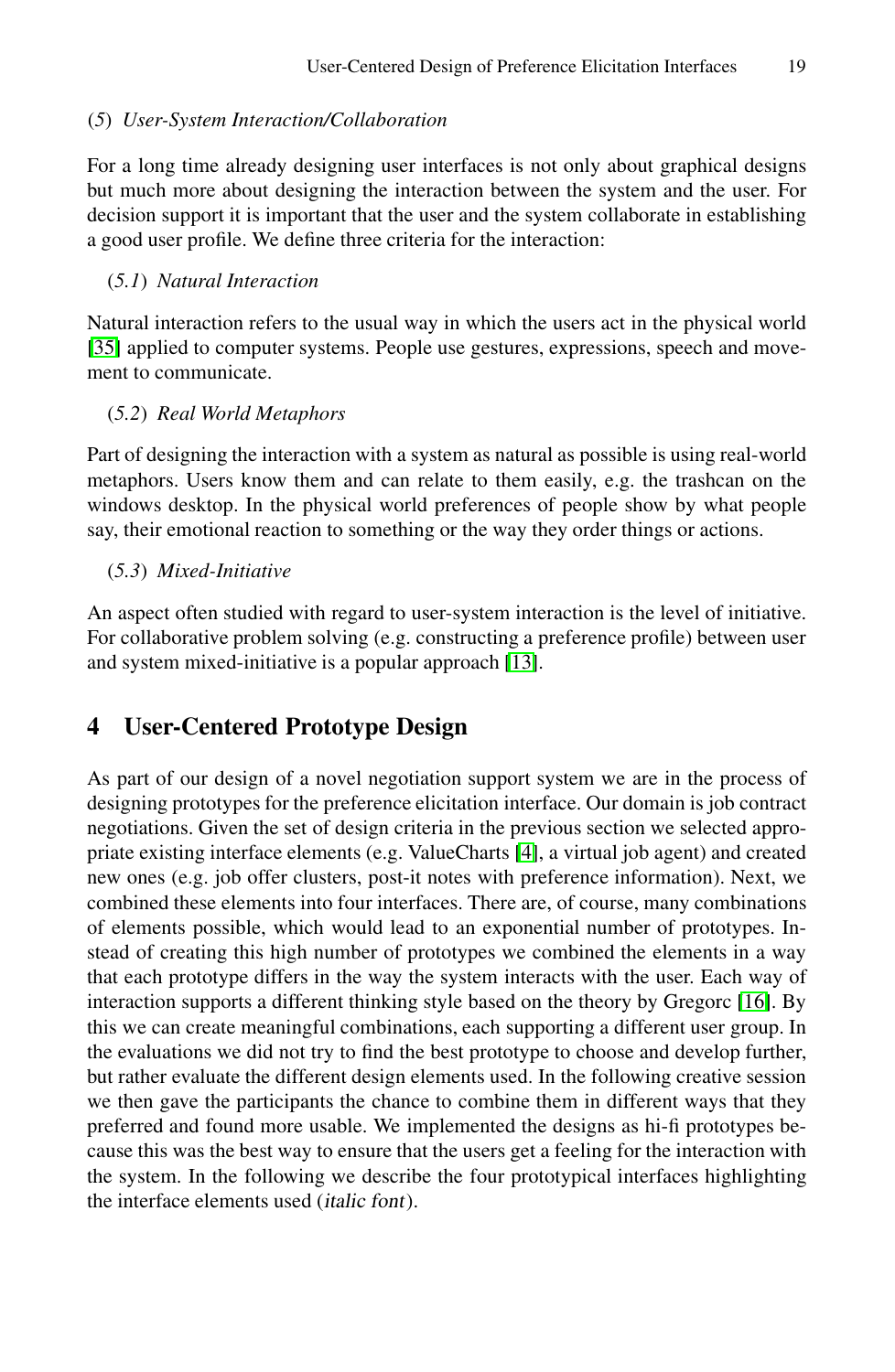### **4.1 Conversation: Abstract-Random Style**

This prototype (Figure 1) focuses mainly on design criterion 5 and in particular the natural interaction (5.1) between the user and the system employing mixed-initiative (5.3). A natural way of building a preference model is being questioned by an expert, who can understand what you want by asking the right questions. In real life this could be a job agent. Since this is a known and intuitive way for people to express their preferences we designed a very simple interface based on a conversation with a virtual agent. Another design criterion used in this prototype is criterion 4. We tried to reach transparency of the system by two means: the affective state of the agent and the "thoughts" of the agent regarding the user's preferences. In the first simple version there are three states of the agent implemented, speaking with positive expression, thinking and confused. The second feature is a thought bubble above the agent's head. In the beginning of the conversation it is empty. It gets filled with tags (forming a tag cloud) whenever the agent could retrieve an interest or issue from the chat that seems to be important to the user. To ensure natural interaction during the evaluation sessions the prototype was implemented as a client-server application for a Wizard-of-Oz testing, i.e. the role of the agent was taken by a real person.



**Fig. 1.** User interface for conversation with intelligent agent

### **4.2 Post-its: Concrete-Random Style**

This prototype uses different design elements based on criteria 1, in particular 1.1 and 1.3, and 5.2. The focus lies on supporting the constructive nature of human preferences (1). Two things inspired the interface shown in Figure 2. First, preferences are rather unstructured to begin with. They are not necessarily linked to each other. Second, preferences change dependent on the context.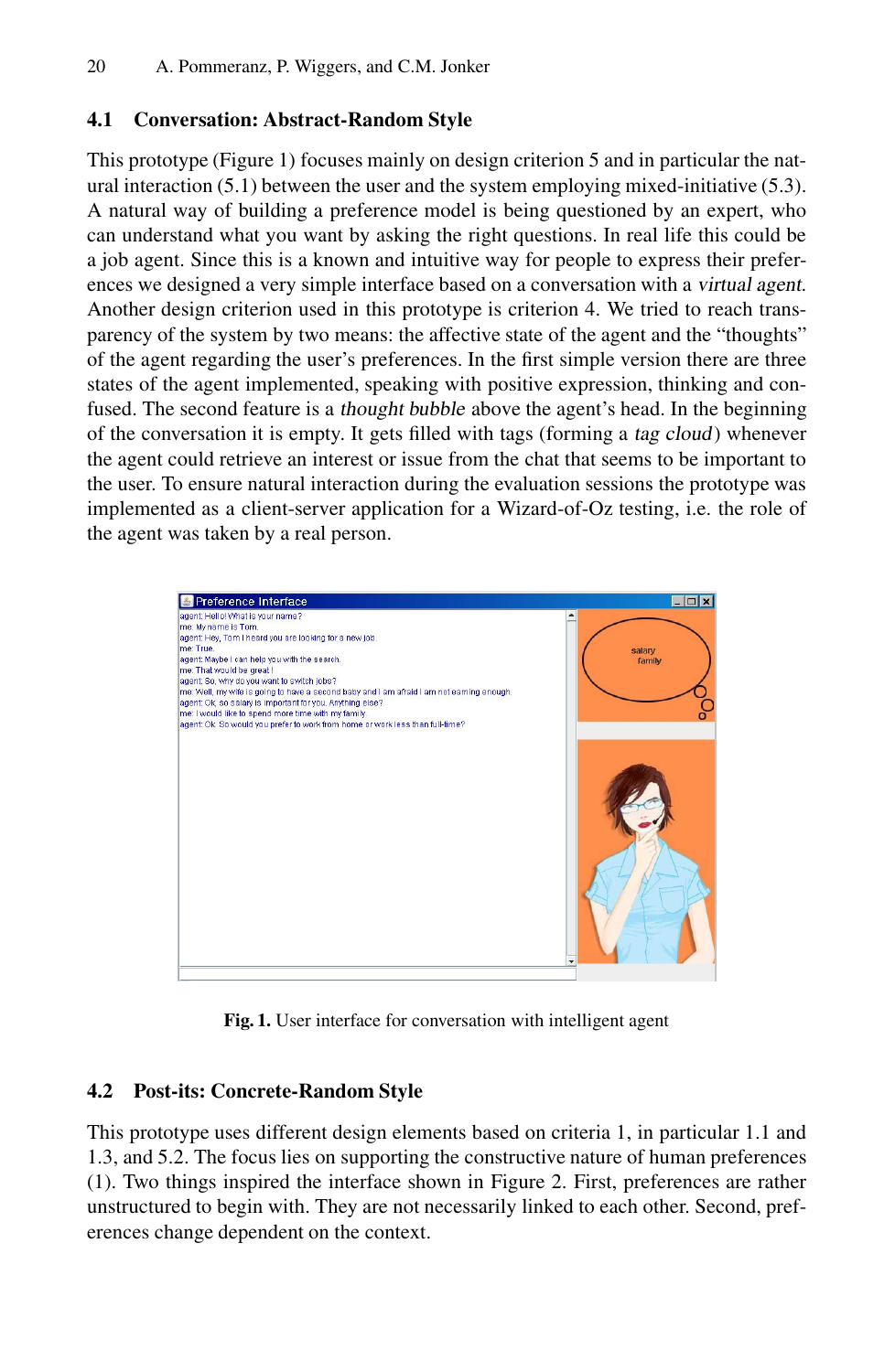We used post-it notes as a real-world metaphor (5.2). The interface allows dragging as many post-it notes onto the so-called preference view as the users want. They can then write the important issues on the notes, add a value and specify whether they like, want, dislike or do not want these issues. At any time they can remove, add or drag around the post-its to structure their profile. More important issues can be dragged further up and less important ones down.

At the same time we provide the users with the needed context  $(1.1)$  to make their choices of how to structure the notes. The context is a number of job offers in the outcome view that get arranged into clusters according to good fit to the current preference profile. This could be done in real-time while the user is interacting with the notes to give immediate visual feedback (1.3). For simplicity reasons the arrangement takes place after pressing the "update offers" button. In the evaluation we discussed both options.



**Fig. 2.** Visual construction of preference profile

#### **4.3 Comparison: Abstract-Sequential Style**

This prototype (Figure 3) employs criteria 1.1 and 1.3 as well as 3. Based on the valuefocused thinking approach (3) the user chooses from a list of interest profiles: familyoriented, money-oriented, career-oriented, or self-fulfillment. We chose these profiles because they represent life goals that are linked closely to jobs. In a real system this needs to be scientifically proven. In order to help people choose a profile we added a visual stimulus to each profile. We chose a moodboard-like collection of images as often used in advertising to convey a certain feeling or style. Each moodboard consists of a collection of images that represent the particular profile at a glance. The selection of images aimed at giving a diverse view of the profile (e.g. career profile: doctor, model, business man etc.) in order to avoid that users focus too much on a particular image. In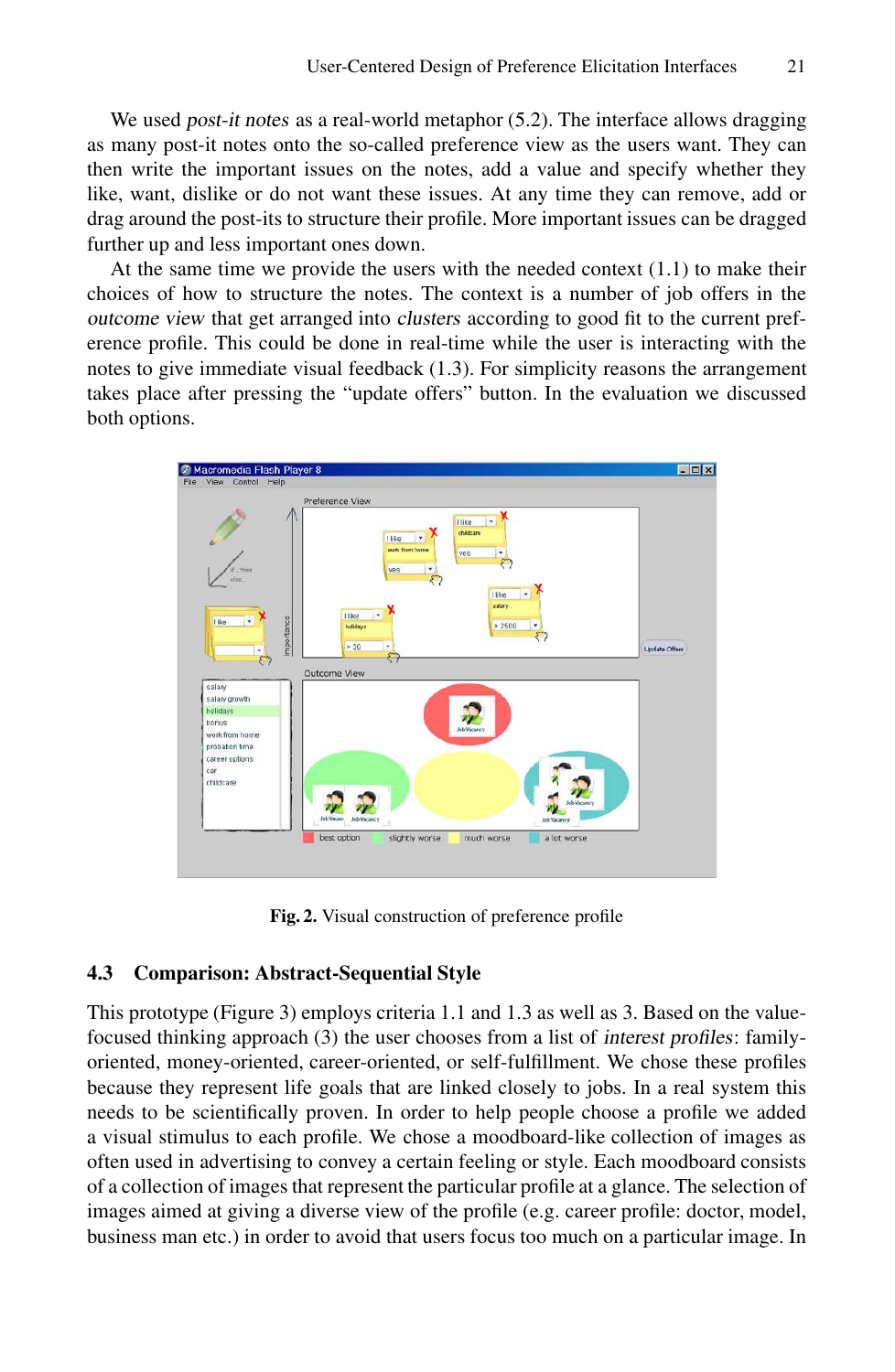#### 22 A. Pommeranz, P. Wiggers, and C.M. Jonker

| PreferenceGUI   |                                                         |                         |                         |                               |                         | $\Box$ D x              |
|-----------------|---------------------------------------------------------|-------------------------|-------------------------|-------------------------------|-------------------------|-------------------------|
| family-oriented | Preferences<br>$\overline{\phantom{0}}$                 | offer 1                 | offer 5                 | offer 3                       | offer 2                 | offer 4                 |
|                 | <b>Tixed contract</b><br>$\bullet$ yes<br>$\bigcirc$ no | Programmer in Den Haag  |                         |                               |                         |                         |
|                 |                                                         | $\overline{\mathbf{r}}$ | $\overline{\mathbf{v}}$ | $\overline{\mathbf{r}}$<br>n. | $\Box$                  | Ξ                       |
|                 | working from home                                       |                         |                         |                               |                         |                         |
|                 | $\bullet$ yes                                           | $\overline{\mathbf{r}}$ | ⊟                       | Đ                             | $\overline{\mathbf{r}}$ | E                       |
|                 | $\bigcirc$ no                                           |                         |                         |                               |                         |                         |
|                 | holidays                                                |                         |                         |                               |                         |                         |
|                 | 25                                                      | $\overline{\mathbf{r}}$ | $\overline{\mathbf{r}}$ | $\square$                     | $\overline{\mathbf{r}}$ | $\overline{\mathbf{K}}$ |
|                 | flexible hours                                          |                         |                         |                               |                         |                         |
|                 | $\bullet$ yes                                           | $\mathbf{v}$            | $\overline{\mathbf{r}}$ | $\overline{\mathbf{r}}$       | $\overline{\mathbf{K}}$ | $\mathbf{r}$            |
|                 | $\bigcirc$ no                                           |                         |                         |                               |                         |                         |
|                 | parttime                                                |                         |                         |                               |                         |                         |
|                 | $\bullet$ yes                                           | $\mathbf{K}$            | $\overline{\mathbf{r}}$ | $\mathbf{v}$                  | $\mathbf{v}$            | $\Box$                  |
|                 | $\bigcirc$ no                                           |                         |                         |                               |                         |                         |

**Fig. 3.** Choosing and adjusting a default profile

the second step, the user received a filled-in list of preferences that fit the chosen profile. To give the user context to understand their preferences and refine the preselected ones we also present a list of job offers (1.1).

The data is presented in form of a decision matrix similar to the ones often used on product comparison websites. Both the preferences and the offers are ordered by importance, from top to bottom and left to right respectively. By hovering over the job offer with the mouse the user gets a description of the jobs. Since we are not expecting that people fit perfectly into a profile the users have the chance to adjust the preference values as well as the ordering. As soon as they enter a new value or drag and drop the r[ows](#page-19-4) around the job offers get ordered based on the new input to give visual feedback of the consequences (1.3). We use a lexicographic ordering. During the evaluations we also discussed the possibility for the user to drag the job offers, which will result in adapted preferences.

#### **4.4 St[epw](#page-18-10)ise: Concrete-Sequential Style**

Our fourth prototype addresses criteria 1, 2, 3 and 4. The interaction is similar to the APT Decision agent [29] following three steps: (a) letting th[e u](#page-18-8)ser give only a small number of preferences, (b) then receiving a list of offers to compare and (c) giving feedback to attributes that appear in the offers. We adapted this approach and ask the users in the first stage about their three most important interests (e.g. work-life balance or professional development) instead of negotiable issues. By that we follow the valuefocused thinking approach [19] (3). After choosing the interests the user enters the interface depicted in Figure 4. The interface aims at helping the user explore several job offers (1.1) with regard to the user's interests and by that construct his preference profile. To compare the offers we used ValueCharts, developed by Carenini and Loyd [4]. The user can adjust the (initially equal) importance of the interests. He receives immediate visual feedback (1.3) on how well the job offers match his interests, while adjusting the importance by growing or shrinking of the job offer bars. By double clicking on an interest the job offers get ordered according to good fit. The interface also offers the possibility to critique any attribute of a job offer (1.2). Once the user chooses to look at a job offer in more detail the table on the right gets filled with all values for existing attributes in the job offer. The users are free to give affective feedback (2) on any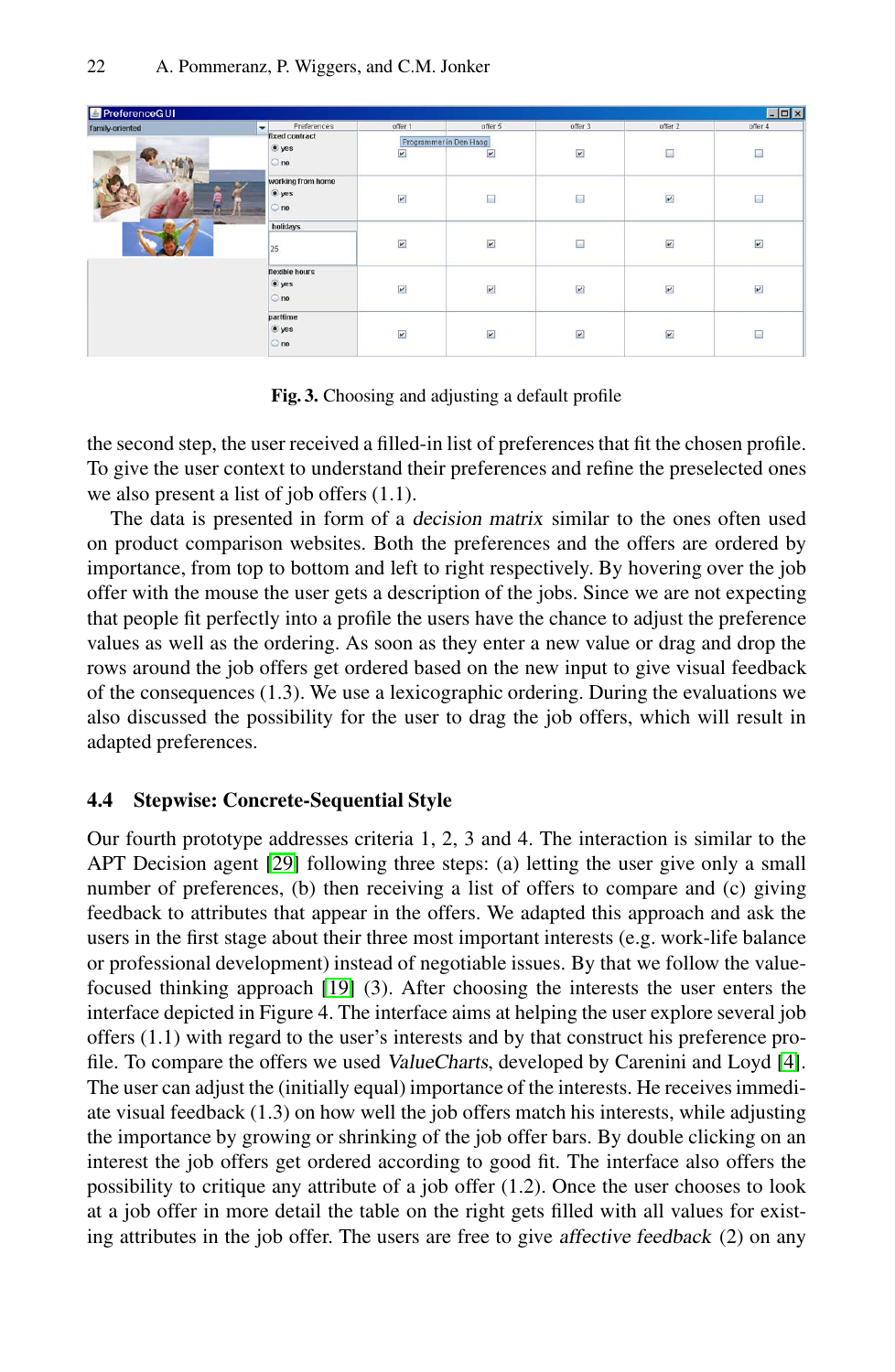|                            | You can adjust the weights by dragging the line between 2 issues.<br>If you like, you can rate issues with the smileys. | Below you see a number of deals together with how well they match your preferences.<br>Mhen you select a deal you get detailled information in the table next to the bar chart. |            |                                         |                                |            |                            |
|----------------------------|-------------------------------------------------------------------------------------------------------------------------|---------------------------------------------------------------------------------------------------------------------------------------------------------------------------------|------------|-----------------------------------------|--------------------------------|------------|----------------------------|
| <b>Ouctomes</b>            |                                                                                                                         |                                                                                                                                                                                 |            | <b>Details for</b><br>offer $3 \bullet$ |                                |            |                            |
|                            |                                                                                                                         | 1.00 job-offer<br>.43 professional development                                                                                                                                  | .20 family | issue                                   | value                          | rating     |                            |
| job offer 3                | .36 work-life_balance                                                                                                   |                                                                                                                                                                                 |            | working from home                       | false                          | 69         | $\overline{\phantom{a}}$   |
| job offer 1                |                                                                                                                         |                                                                                                                                                                                 |            | parttime                                | true                           |            | ▼                          |
| job offer 4<br>job offer 2 |                                                                                                                         |                                                                                                                                                                                 |            | holidays                                | 20                             |            |                            |
| job offer 5                |                                                                                                                         |                                                                                                                                                                                 |            |                                         |                                |            | ▼                          |
|                            |                                                                                                                         |                                                                                                                                                                                 |            | sidejob allowed                         | false                          |            | $\overline{\phantom{a}}$   |
| job offer 3                |                                                                                                                         |                                                                                                                                                                                 |            | bonus                                   | false                          |            | $\blacktriangledown$<br>∣⊷ |
| job offer 1                |                                                                                                                         |                                                                                                                                                                                 |            | $\overline{ }$                          |                                |            | $\overline{ }$             |
| job offer 4                |                                                                                                                         |                                                                                                                                                                                 |            |                                         |                                |            |                            |
| job offer 2<br>job offer 5 |                                                                                                                         |                                                                                                                                                                                 |            | 00<br>$\Theta$<br>must                  | $\Theta$<br>don't like<br>like | $QQ$ no-go |                            |
|                            |                                                                                                                         |                                                                                                                                                                                 |            |                                         |                                |            |                            |
|                            |                                                                                                                         |                                                                                                                                                                                 |            |                                         |                                | next step  |                            |
|                            |                                                                                                                         |                                                                                                                                                                                 |            |                                         |                                |            |                            |

**Fig. 4.** Preference elicitation using ValueCharts and affective feedback

issue-value pair they want, but are not forced to rate all of them. We included "musts" and "no-goes" as hard constraints in the system, i.e. a job that does not comply with either will not be an option to the users. When the user is done exploring his options, the interface reveals an overview over elicited preference profile, which supports the transparency of the system (4).

# **5 Formative Evaluation**

As a first step in our iterative cycle of designing new preference elicitation interfaces we conducted eight evaluation sessions with one participant at a time and one creative session with all eight participants. In the individual sessions the participants had the chance to interact with all four prototypes and give verbal feedback.

### **5.1 Individual Sessions**

**Participants.** We included 5 male and 3 female participants. The participants were people with different backgrounds, i.e. computer science, artificial intelligence, agent technology, affective computing, design, linguistic and visual perception. We intended to have a mixture of people with diverse backgrounds in order to get different views on the interfaces.

**Procedure.** The sessions were carried out in a lab setting. The participants were first briefed about the background of the evaluation and the intention. We emphasized that we would like to receive constructive feedback on the different elements of the prototypes that we can feed back into the design process rather than focusing on usability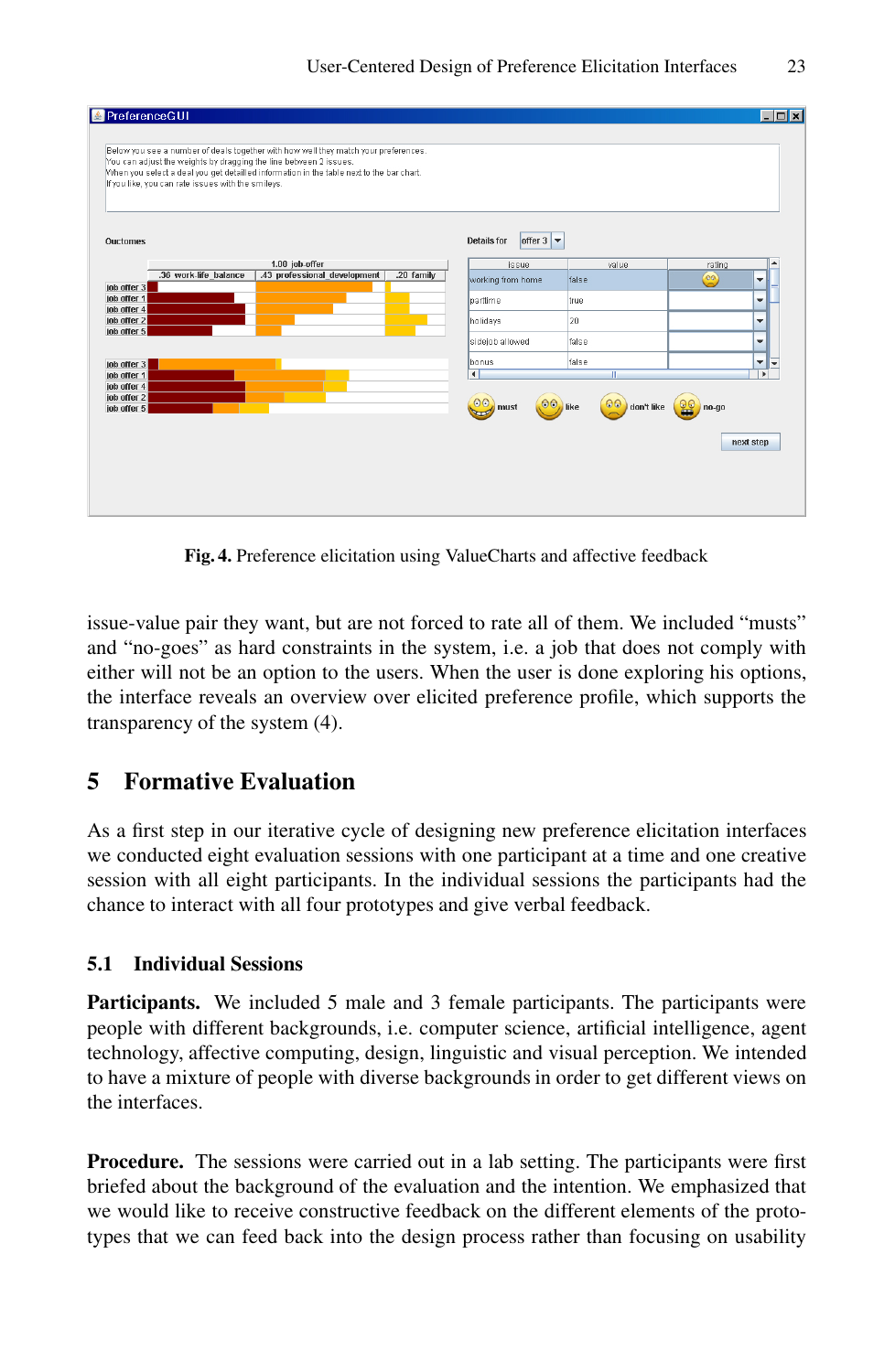issues. After the briefing we provided the participants with the scenario described in the following subsection. We chose using a scenario rather than the participants' real job preferences for two reasons. The first is of practical nature: Since our interfaces are limited regarding their domain knowledge, we wanted to make sure that the issues and interests people want to express preferences over were available in the system. The second reason was trying to get participants to use the interfaces in a very similar way to be able to compare the feedback. The participants then interacted with each of the four prototypes for about 10 minutes on average. The order of prototypes was changed per participant. Their task was to fill in preferences about jobs that would fit the person described in the scenario. During the interaction the participants were asked to think aloud. The actions and the voices of the participants were recorded by the help of the Camtasia Studio software (http://www.techsmith.com/camtasia.asp). Each prototype saved the preferences to a log file. The person leading the evaluation intervened whenever participants seemed to be lost, asked for help or forgot to think aloud. Often the evaluator and the participant already got into discussions about new ideas and problems with the interfaces during the interaction. After the interaction with the prototypes we conducted an informal interview to get a grasp of the user's experiences, constructive critique and new ideas. We used printed screenshots of each interface to remind the participant what they looked like. Together with the evaluator new ideas were developed and discussed and drawn onto the printed screenshots.

**Scenario.** "Bob, a 35 year old programmer with some experience in consulting and project management, is searching for a new job. He and his wife recently moved into a new house because they are going to have a baby soon. It will be their second child- their daughter is 5 years old. Bob likes to spend time with his family. He enjoys playing with his daughter and is excited about the new baby. Generally, he is a very social person, involved in many activities besides his work that he values highly. Having luxury is not one of his concerns. However, in the current situation regarding the new house and baby, it is important for him to earn a decent salary and to have a secure job. In his current job he earns about 2850 EUR (before taxes) monthly. He thinks it is okay for a programmer, but since the working hours are long and overtime is unpaid he wants to change jobs."

**Wizard of Oz set-up.** The prototype based on a conversational approach was implemented for a Wizard of Oz testing. Instead of implementing an intelligent agent that could interact with the user we developed a client-server chat application. The participants in our evaluation used a Java client which included a chat window, a virtual agent and a thought bubble above the agent's head (Figure 1). The wizard was sitting in a different room and was thus not visible to the participant. He received an SMS from the evaluator about 3 minutes before the chat started in order to get ready. The connection between the server and client applications was made before the evaluation session started. Within the server application used by the wizard, he could reply in text form, change the agent's state between talking, confused or thinking, and put in tags that appeared in the thought bubble on the user side. The participant initiated the conversation by talking to the agent. The wizard followed a script while talking to the participant.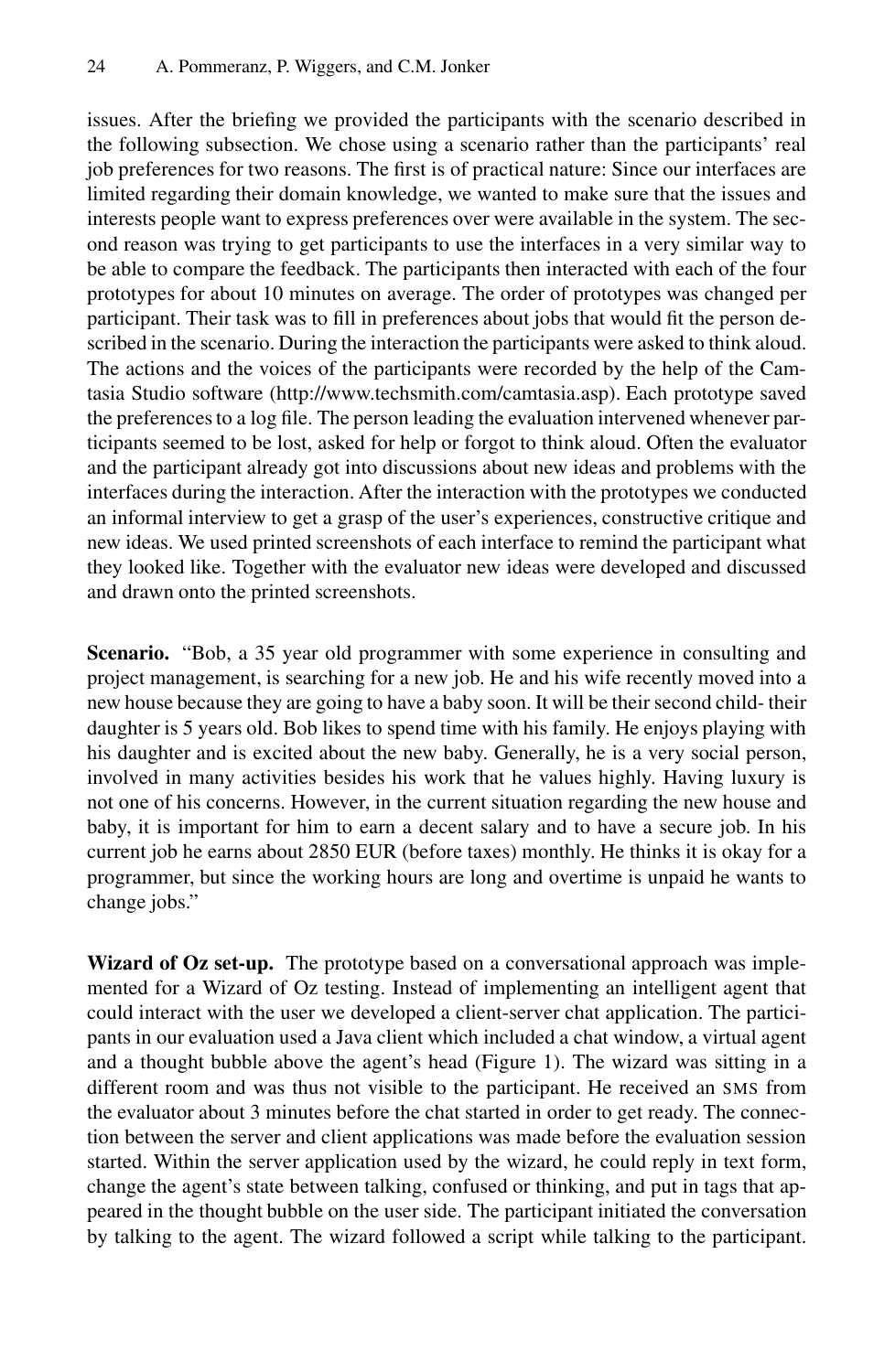The script included greeting and ending of the conversation as well as a number of questions that he could pose fitting the scenario. He also had a number of tags that he could use. However, since the user input could be arbitrary the wizard was free to adapt to the conversation.

# **5.2 Collaboration Session**

After the individual sessions we held a creative session with all eight participants. Goal of this session was to create new ideas for preference elicitation interfaces. The session consisted of two parts, a group discussion and participatory design session aimed at creating new paper prototypes.



**Fig. 5.** Interface Elements for Creative Session

**Material.** We created paper versions of all interface elements we had used in the four hi-fi prototypes (Figure 5), e.g. the virtual agent, the post-its, the value charts or the tag cloud, as well as standard interface elements such as text fields, check boxes, sliders, comboboxes, etc. Additionally, we had a number of blank papers, pens and scissors to give the participants the chance to create their own interface elements. These materials were used by the participants in the second part of the session to design their own preference elicitation interfaces.

**Procedure.** After a short introduction to the meeting including a reminder of all four interfaces and the agenda, we started a general discussion about the interface elements. The discussion took part with the whole group and took about 20 minutes. After that we split all participants into two groups of four participants each. Each group was provided with the same set of materials described above and instructed to use the material to create their own version of a preference elicitation interface. They were encouraged not only to combine the elements existing in the four presented prototypes but also create new ones. This part of the creative session was planned for about 30 minutes. However, since both groups were not done within that timeframe, the session went longer (ca. 1 hour). The creative session was concluded with a presentation of the two groups' results to each other. During the presentation new discussions arose about design decisions.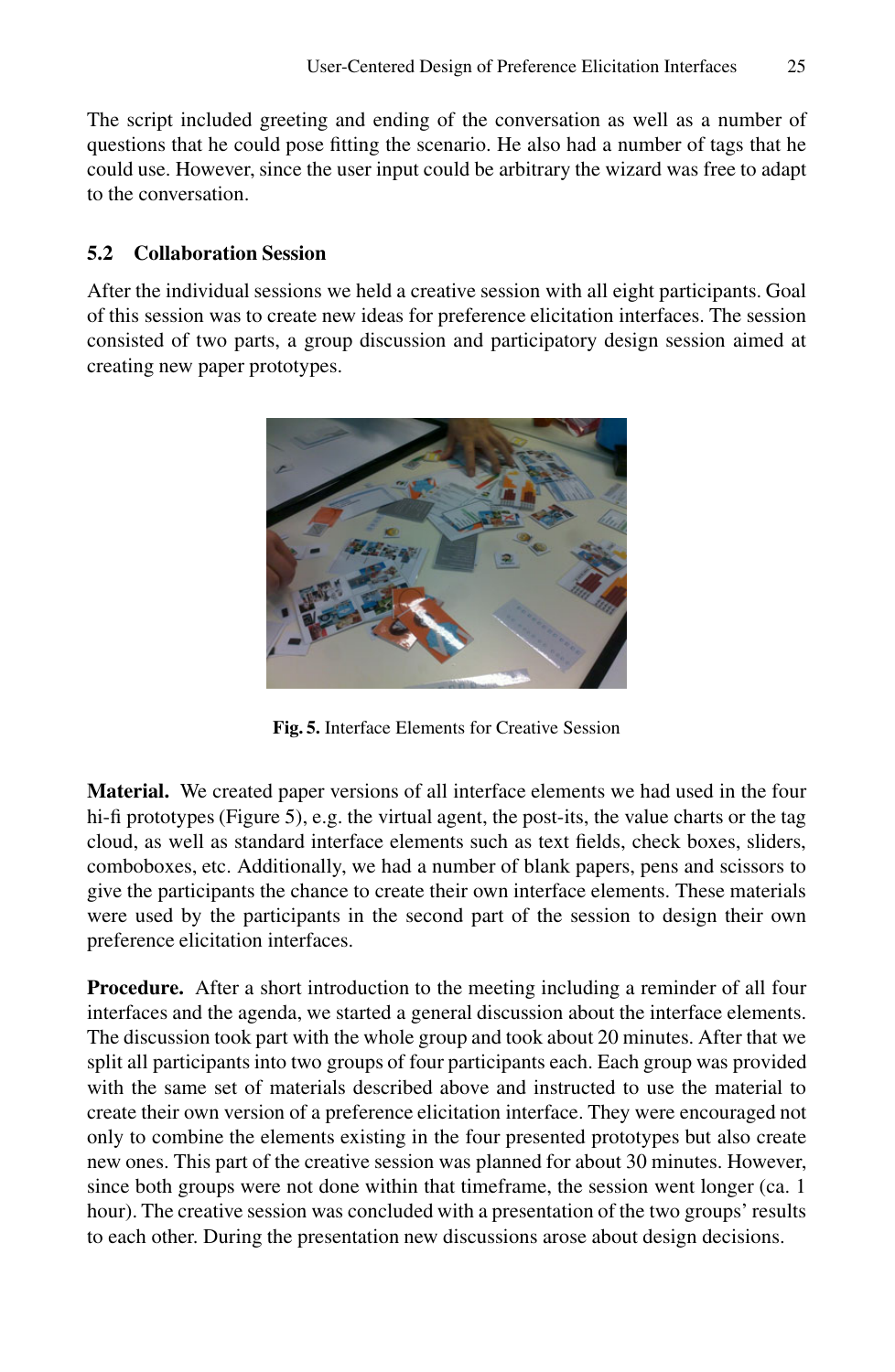# **6 Informing the Design Process**

We gained detailed feedback on the four prototypes as well as new ideas, including tips and new combinations of the prototypes' elements. We will use this data to inspire our further design process. Therefore, the analysis was focused on extracting ideas instead of drawing general conclusions about the four different prototypes. In order to extract ideas we annotated the recordings from the individual sessions using NVivo (www.qsrinternational.com). Based on the annotations we created a table with feedback on each prototype per participant. In addition, we made a list of observations of how users used the prototypes and a list of new ideas that were discussed in the individual and the collaborative session. In the following we will give a detailed account of the feedback we got per prototype element. We will combine data coming from the individual sessions and the group discussion, because the same issues were discussed in both settings. Finally, we will describe the new designs that came out of the creative session.

### **6.1 Feedback from Individual and Collaborative Sessions**

**Virtual agent (Conversation prototype).** From observation we can say that the conversational prototype with the virtual agent was engaging and straight forward. The opinions of whether it is a useful interface for eliciting preferences, however, were rather diverse. Whereas some participants doubted mostly the feasibility, others thought of it as a natural way to enter preferences. Main critique points were that it was generally too slow in getting to a complete preference profile, it is rather vague, the profile that is saved by the system is not clear and it does not offer any comparison of job offers. Positive points mentioned were the ease of use, the fact that it is open, that the user does not need to work within the programs constraints and that it is easier than giving each issue a number. A few times the idea was mentioned that this could be a nice interface for eliciting underlying interests from the participants. Another point mentioned often was that the success of this kind of interface depends on how good the agent is and how much the user can trust her.

**Tag Cloud/ Thought bubble (Conversation prototype).** Most participants, regardless of positive or negative attitude towards the complete interface, liked the tag cloud because it gave them a hint of what the system was "thinking".

**Post-it notes (Post-its prototype).** The post-it notes were discussed both in the individual and collaborative sessions. The majority of participants had a positive attitude towards them. Only one participant thought it was too difficult to operate and another said there were too many hidden things. From the other participants we got a lot of feedback regarding improvements of this prototype. Besides smaller usability issues like the way you drag the post-it notes on the preference view or that the "best"-cluster should not be red, we received feedback about the visualizations and ideas for combinations with other interfaces. Most participants agreed that the process of dragging the postit notes and filling them takes quite long. Therefore they suggested that this interface could be combined with a profile selection, either with pictures or a short chat. In the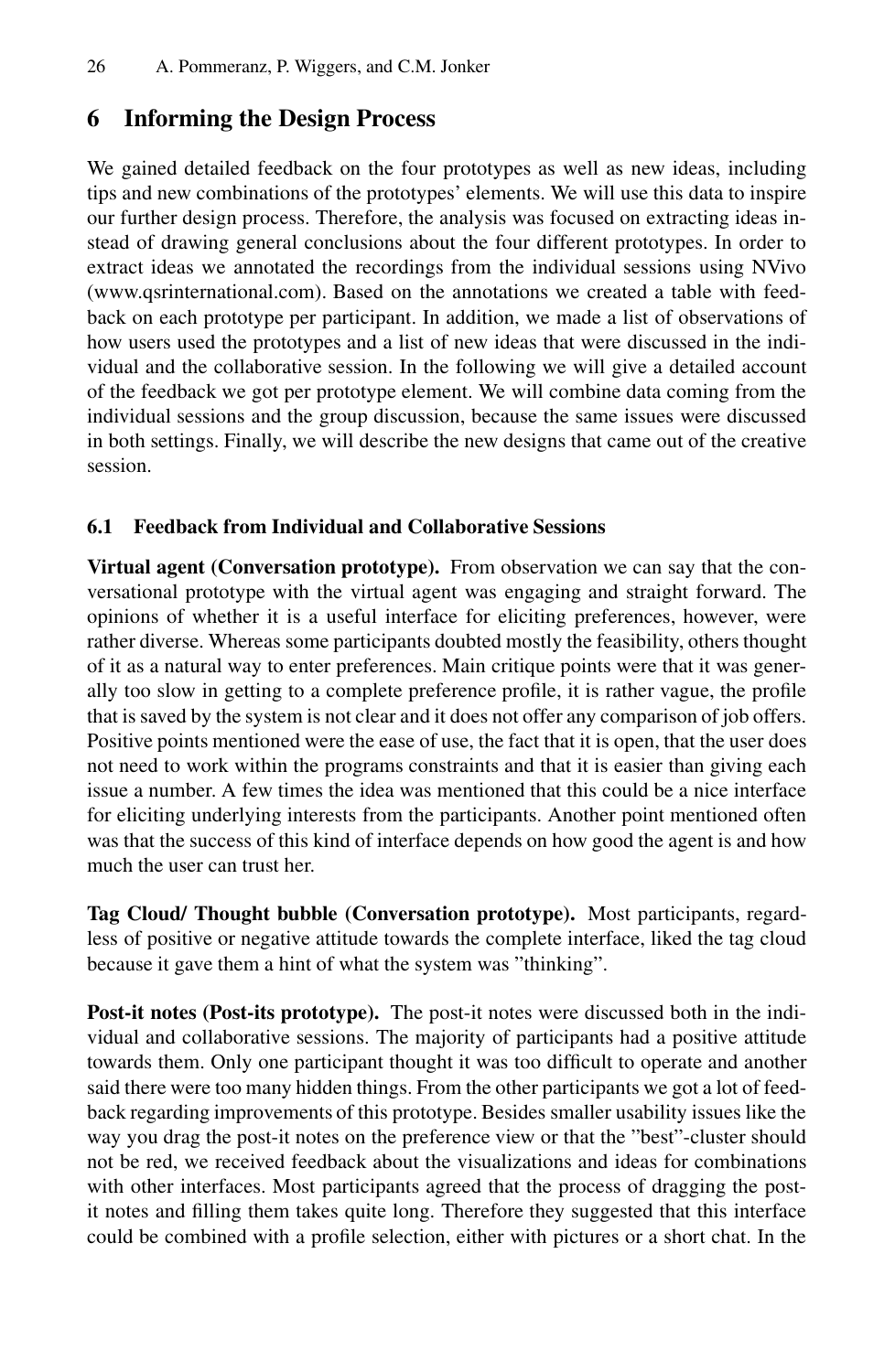next step the relevant preferences for the chosen profile could already be in place. The user just needs to 'fine-tune' them. One idea for fine-tuning was using scenarios, i.e., job offers that people have to decide between. This is similar to the example critique approach mentioned in the related work section. An easier way to represent the post-its would be on a horizontal line, where the more important preferences would be further right. The line could be colored with a gradient from red to green, indicating the importance from low to high. The colors would help people to judge the importance better than in the current version. Equally important preferences could be stacked onto each other. The outcome view could be enhanced, e.g., by aligning the offers in a diagonal line from bottom left to top right, whereas the best option would be on the top right.

**Outcome view/ clusters of offers (Post-its prototype).** Participants generally liked seeing and exploring the offers in the outcome view. One participant in the individual sessions mentioned the importance of the "tie between what you are doing (preferences) and the consequences (job offers)". This was also an aspect that most participants agreed on in the group discussion. Many ideas arose to improve the interaction. One participant had the idea that when you mark one preference it should be highlighted in the outcome view how well the offers fit regarding just that preference. Generally, participants agreed that the offers should be dragable and trigger an update in the issue preferences. Several participants mentioned that when the user wants to drag a worse offer to a better cluster the user needs to give a reason to the system why he likes this offer. In turn the user should also have the possibility to ask the system why a particular job offer scores badly with the current preferences. One participant suggested the possibility to zoom into the cluster view and see more details the further you zoom in. Furthermore, the offers themselves could be colored according to how well they match the preferences.

**Interest Profiling (Comparison prototype).** In general, participants liked the idea of choosing a profile. However, most had trouble deciding on one profile that fits them best. Different ideas were mentioned to overcome the problem, e.g., allowing combinations of profiles, using a chat to understand which profile the user fits in or already showing the default preferences of each profile. In addition, after choosing a profile the user should still have the chance to remove and add issues from the pool of all issues. This was also an element discussed a lot with the whole group of participants. It was discussed to give people the choice of choosing a default or starting with an empty profile. In order to choose a profile different ways were mentioned, e.g. using a set of questions or pictures. An idea that appealed to a number of participants was the combined use of pictures and sliders for each profile. The users can select with the slider how important each profile is to them. This solves the problem of fitting into exactly one profile.

**Decision matrix (Comparison prototype).** One participant liked the matrix with preferences and job offers, because it reminded her of the product comparison websites online. The other participants had a negative attitude towards the matrix. One main critique point of the interface was the visualization. Most participants had trouble understanding that issues and jobs were ordered and that it was possible to drag them around to adjust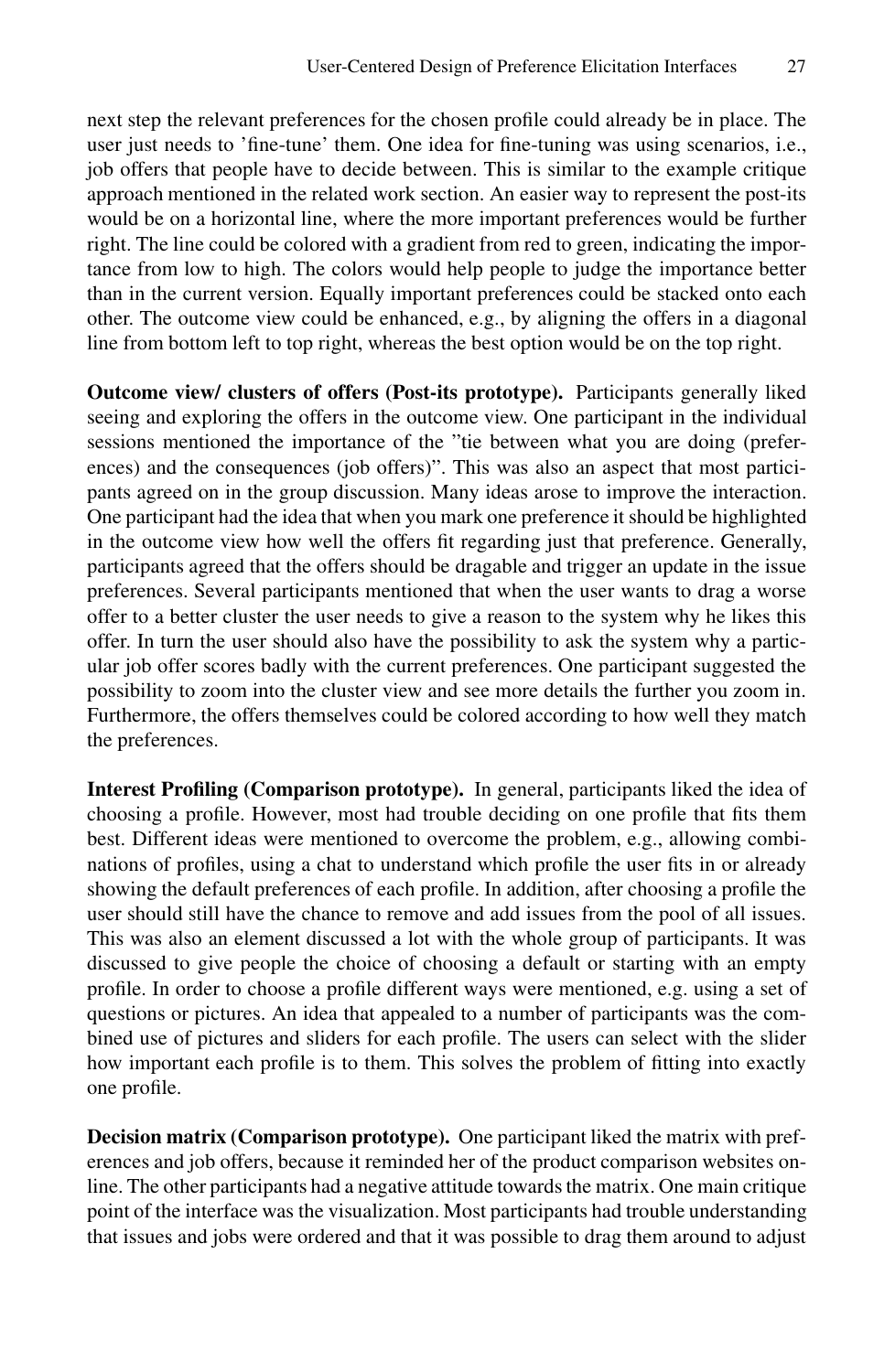the preferences. One user said that the table gives a static impression. Instead we could show the rows as free-floating bars or the selected row could be overlaying the other ones to make it clear that they are not fixed. Another option would be to use arrows behind each row indicating that it can be moved up or down. Another point mentioned was that most of the interface is occupied by the checkmarks and not by the preferences, although the latter are what it is all about. One participant mentioned that the user should maybe have the chance to select a couple of offers and compare them in detail instead of all five offers.

**ValueChart (Stepwise prototype).** The ValueChart got a lot of positive feedback and was also a major discussion point in the group session. People needed a first period of understanding how to operate it. Most participants found it appealing since it gives an overview of how the job offers fit the profile but without losing the detailed information of how well each interest/issue scores in an offer. This is something that is, e.g. not visible in the clustering (outcome view in constructive prototype). Participants particularly liked the immediate visual feedback while interacting with them. One participant had the idea to use the chart for profile selection. Another idea was to attach ValueCharts to the job offers in the constructive prototype to enhance the visual feedback of how good a job is. A major critique point of the whole interface was that there is no link between the ValueChart on the left and the table with issue ratings on the right side. Almost all participants were expecting that when you rate the issues it will have an effect on the bars in the ValueChart. One participant mentioned that if there is no connection there should be a clearer distinction, e.g., between your life goals (ValueChart) and your current job preference (table).

**Affective feedback (Stepwise prototype).** A problem that occurred with the affective feedback was that the must-have smiley was not interpreted as a hard constraint but rather for something that is liked a lot but not a must. One participant suggested using smileys with a continuous scale with clear extremes instead of static ones. This could help avoiding misunderstandings of the static smileys.

**Summary (Stepwise prototype).** Another element that was liked was the summary of preferences in the last step. However, it was also mentioned that this summary should already appear while you are adjusting your preferences and that it needs more interactivity (dragging issues into different categories, adding new ones, etc.). This element could, generally, be combined with any other prototype to give the users a clear picture of their preferences.

### **6.2 Overall Feedback**

From the individual evaluations we could discover a tendency towards the post-it notes interface but combined with other approaches, e.g. having pre-set default profiles. Other ideas that came up besides the ones mentioned above were: including standards in the interface, e.g. the typical number of holidays based on the user's age or typical salary for a certain position; and giving people the option to choose only a few job offers that they want to compare (instead of a fixed number). In general, it seemed that the participants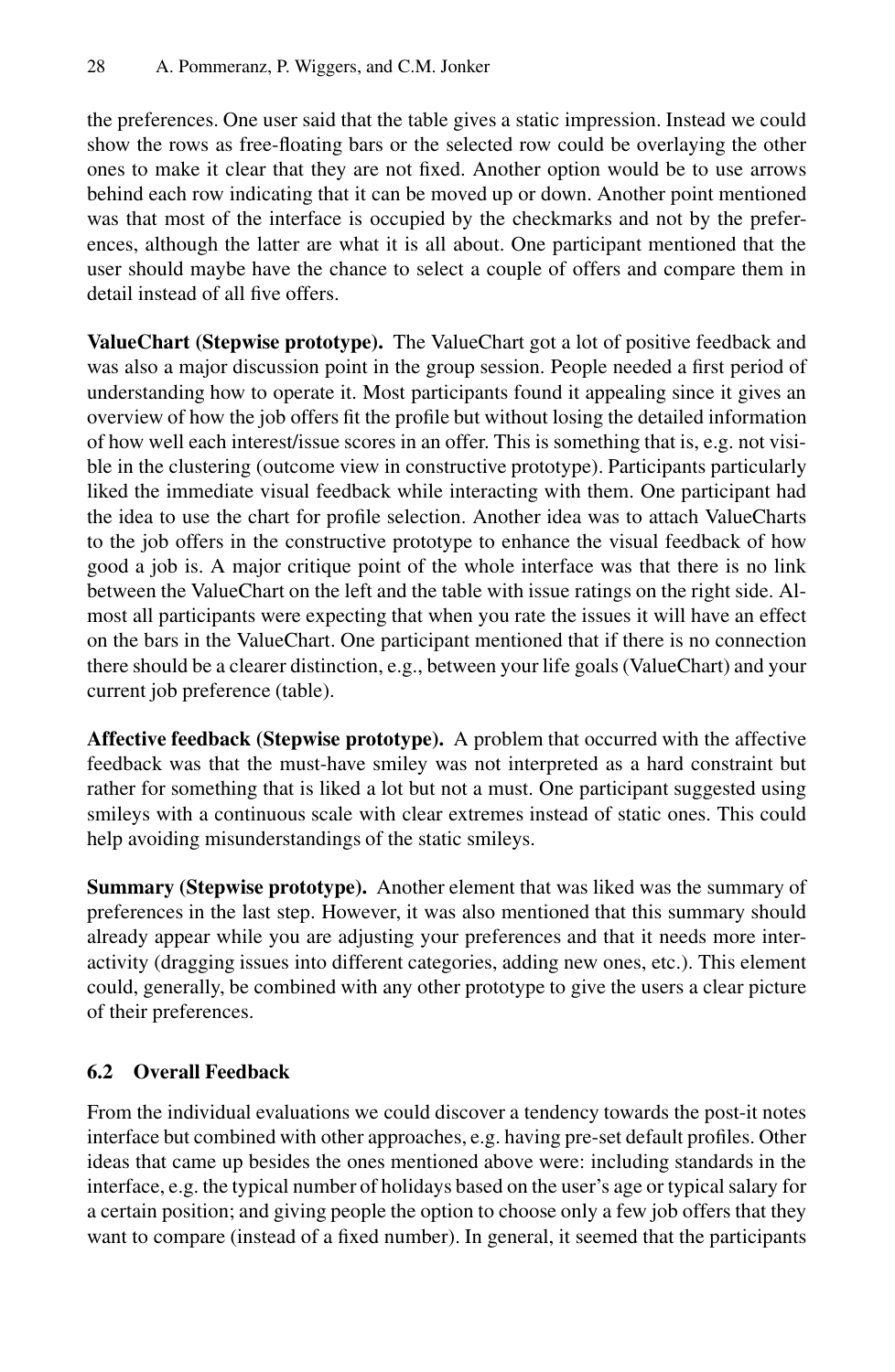were exploring the options and the link between their preferences and job offers a lot. In the group discussion most participants generally agreed, that the visual and real time feedback is important for to get an understanding of their preference adjustments and the consequences. They played around to figure out how the job offers' order changed when they adjusted their preferences. Some even emphasized that they wanted to be in control of the process. One participant aptly formulated that "it is better when you feel involved in the process. If it is your own creation you feel more attracted than when the computer says: 'this is your profile'".

### **6.3 New Interfaces**

After the discussion we split the participants into two groups of four people to each design their version of a preference elicitation interface. The results are depicted in figure 6. Group 1 designed an interface consisting of three parts (views). In the upper left is a profile selection. Each of the four profiles is presented with an image. The user can give both an affective rating with a smiley as well as an importance rating with a slider for each profile. The lower left part of the interfaces shows based on the profile input a small number of filled-in preferences in form of an ordered list. The user can add new ones (presented by the post-it in figure 6) or manipulate the existing ones. At the same time the user gets an outcome view on the right side of the interface which shows a number of offers including a full description of all issues. To each job offer a ValueChart is attached consisting of two rows. The first shows the fit of the different profiles for the offer and the second one the fit of a number of issues that can be selected by the user in the preference view. In turn the user can also directly drag an interesting issue from a job offer to the preference list on the left. The idea of the group was that all three views are connected and manipulation of one affects the other two. In addition, each view can be minimized or maximized (lines in the upper right corners of each view in figure 6). Some users might prefer not to see all views at the same time and should be able to choose.



**Fig. 6.** Design proposal group 2 (left) and group 1 (right)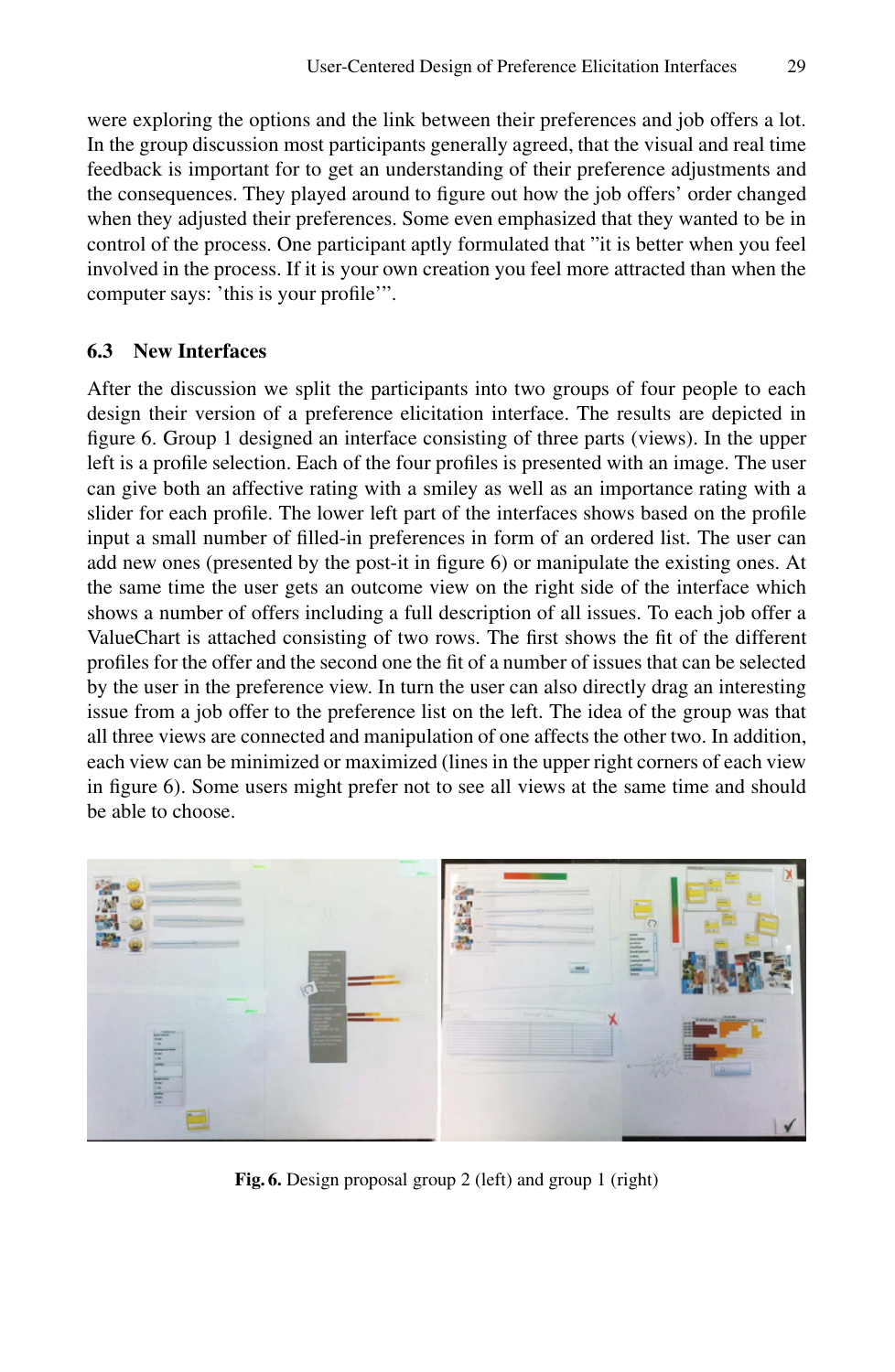Group 2 decided to start the process with a so-called profiles wizard, a separate screen where the user decides on a profile that fits him. Pictures help to visualize the four profiles and the importance of each profile to the user is put in by positioning a slider. A colored bar from red to green helps the user, red indicated low importance, green high. Once the user clicks a 'next' button the screen is closed and the user gets to a new screen. This one is split into two parts similar to the constructive prototype. In the top half the user already gets a number of post-it notes with preferences. These are arranged in a 2D space according to importance on the y-axis and the four profiles on the x-axis. The user can still adjust the preferences by changing the values, adding or removing issues. The bottom part of the interface contains a visualization of how good five job offers score according to the current preferences using a ValueChart. The job offers are only described in short summary here. By selecting one and clicking the 'detail' button the user can get a table (pop-up) that shows all issues and values of the selected offer. The users can interact with the preferences and job offers, as they wish, and the respectively other view gets adjusted automatically.

### **6.4 Design Implications Leading to Current Work**

This first formative evaluation provided us with insights into how people would like to enter their preferences, what they find important and which elements support the process. Regardless of the interface elements used, an important aspect for people was to understand and explore the link between the preference input and the order or fit of job offers. An element that the participants found highly useful for this exploration were the ValueCharts, because they give immediate visual feedback while keeping details about the selected interests/issues. Another well-liked element supporting the construction of preferences was the post-it note. Furthermore, using default profiles was anticipated



**Fig. 7.** Design for Preference Elicitation Interface for NSS Prototype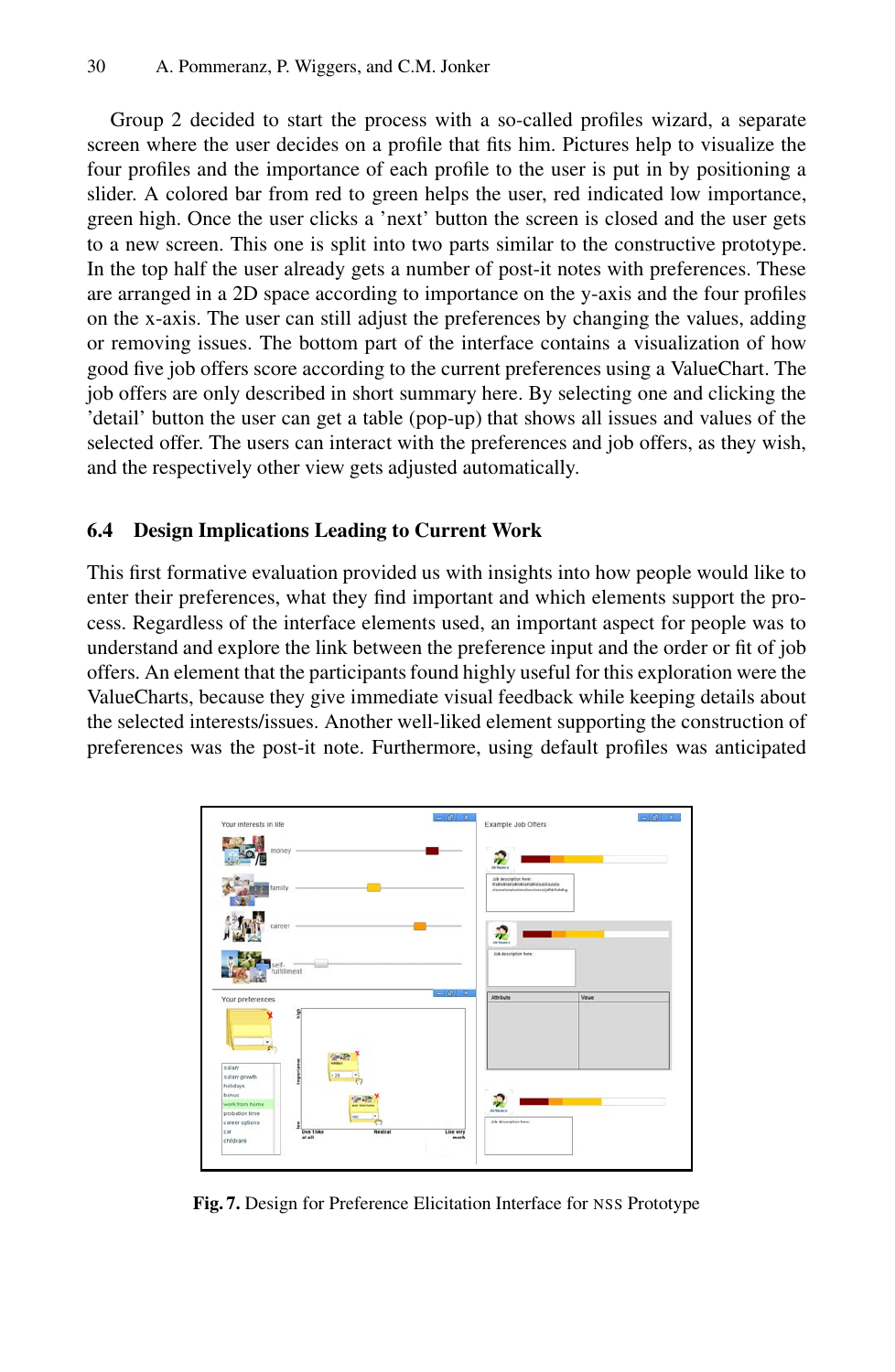since it gets the elicitation process started more easily. Based on a given profile a number of common preferences can already be displayed. Carefulness needs to applied with designing the interface in this case. Most people had trouble fitting themselves into one of the four given profiles.

Based on these findings and the created interface proposals (Figure 6) we designed a preference elicitation interface for our first prototype of a novel NSS (Figure 7). We picked up the idea of having three panels: (1) one where people can specify their interests, (2) one for entering preferences using the post-it notes and (3) one for showing job offers with ValueCharts indicating how they fit the interests. Each panel can be minimized if not needed. We are currently in the process of defining the concrete interaction between the three views, i.e. how changes in one view affect the other two. As a follow up we will test the interface in the context of our NSS prototype with real users in a preparation for a negotiation.

### **7 Conclusion and Future Work**

We presented the first stages of our approach to designing new preference elicitation interfaces for decision/negotiation support systems. Unlike many existing systems we put the focus on how to involve the user in the process of constructing his preference profile. Our scientific contribution is a number of design criteria based on the literature about human preferences and a number of design elements combined to four new interfaces. Our user-centered design process involving users actively in designing new interfaces provided insights into how people perceive the interface elements and envision complete interfaces. We noticed that participants in the creative session focused only on existing elements although we encouraged them to create their own new ones. Therefore, having separate creative sessions with other potential users that have not seen the prototypes could help more to facilitate creation and inclusion of new elements for preference elicitation.

Our work on evaluating, combining and improving the interfaces in an iterative way is still in progress. Therefore, we cannot give any generalizations on which interface would work the best. Certainly this is also dependent on the characteristics (e.g. thinking styles) of the user and the goal of the system. However, we believe, the work we have done so far, offers a new view on designing preference elicitation interfaces focusing more on the users and their cognitive abilities. We hope to be able to motivate researchers from diverse fields dealing with preferences to put more focus on the constructive nature of human preferences and acknowledge the importance of welldesigned interfaces supporting the users in that process. Our work can be seen as a starting point for further research in the following directions: (a) the influence of initiative between the user and the system, (b) how to achieve system transparency (e.g. by the system's explanation based on reasoning with the preferences), (c) intelligent interaction between the user and a virtual agent eliciting preferences, or (d) the influence of different thinking styles of people on the accuracy of the elicited preference profile.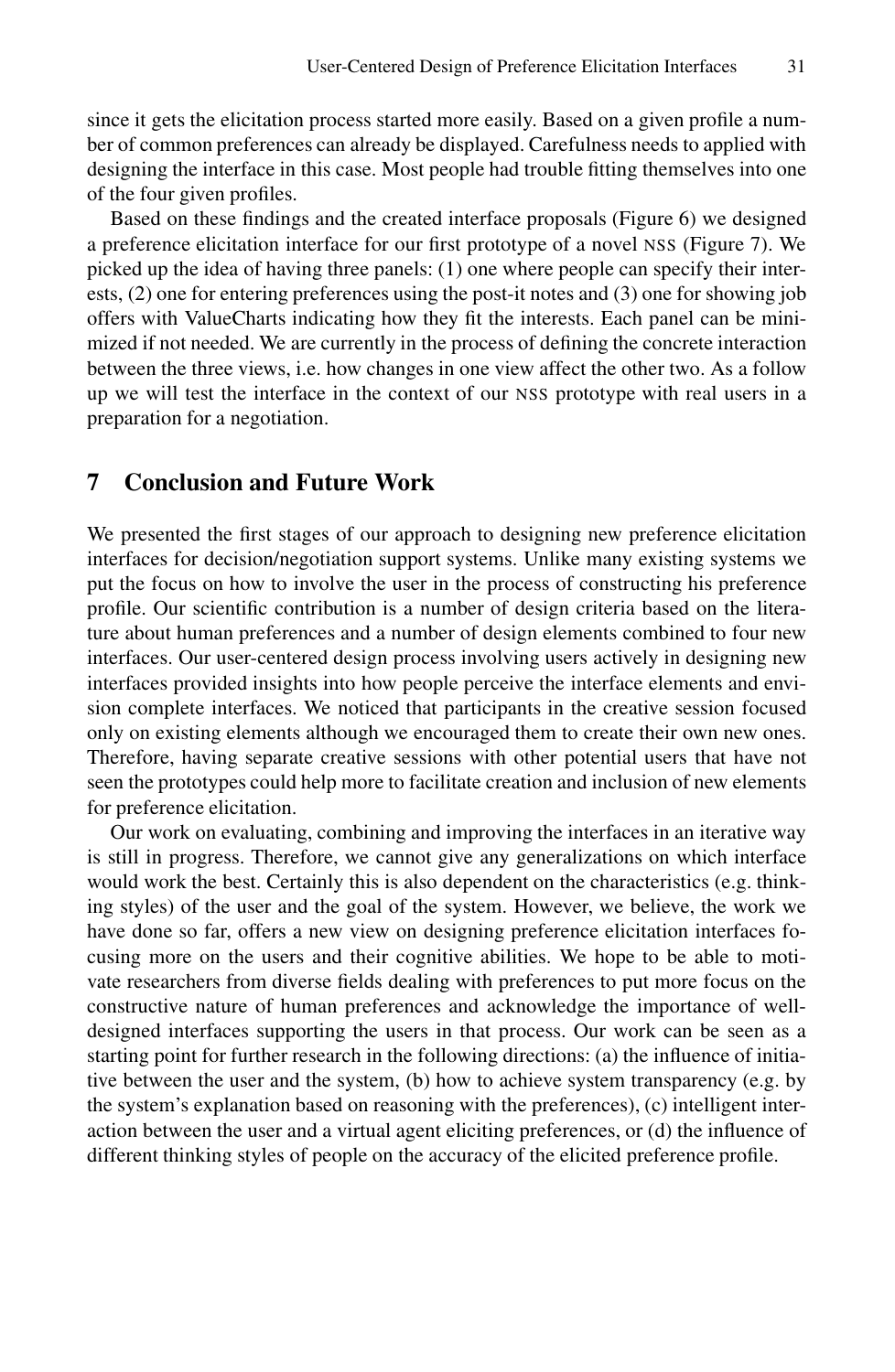# **Acknowledgments**

We thank the project team and all participants of the evaluation. This research is supported by the Dutch Technology Foundation STW, applied science division of NWO and the Technology Program of the Ministry of Economic Affairs. It is part of the Pocket Negotiator project with grant number VICI-project 08075.

# **References**

- <span id="page-18-3"></span>1. Bettman, J.R., Luce, M.F., Payne, J.W.: Constructive consumer choice processes. Journal of Consumer Research 25(3), 187–217 (1998)
- 2. Burke, R.: Knowledge-based recommender systems. In: Kent, A. (ed.) Encyclopedia of Library and Information Systems, vol. 69. Marcel Dekker, New York (2000)
- 3. Burke, R.: Hybrid recommender systems: Survey and experiments. User Modeling and User-Adapted Interaction 12(4), 331–370 (2002)
- <span id="page-18-8"></span>4. Carenini, G., Loyd, J.: Valuecharts: analyzing linear models expressing preferences and evaluations. In: Proceedings of the Working Conference on Advanced Visual Interfaces, AVI 2004, pp. 150–157. ACM Press, New York (2004)
- <span id="page-18-1"></span>5. Carenini, G., Poole, D.: Constructed preferences and value-focused thinking: Implications for ai research on preference elicitation. Tech. rep. (2002)
- <span id="page-18-5"></span>6. Carroll, J.: Encountering others: Reciprocal openings in participatory design and usercentered design. Human-Computer Interaction 11(3), 285–290 (2009)
- 7. Chen, L., Pu, P.: Survey of preference elicitation methods. Tech. rep., Swiss Federal Institute of Technolog. In: Lausanne, EPFL (2004)
- <span id="page-18-2"></span>8. Curhan, J.R., Neale, M.A., Ross, L.: Dynamic valuation: Preference changes in the context of face-to-face negotiation. Journal of Experimental Social Psychology 40(2), 142–151 (2004)
- 9. Dix, A., Finlay, J., Abowd, G.D., Beale, R.: Human-Computer Interaction. Prentice-Hall, Englewood Cliffs (2004)
- 10. Doyle, J.: Prospects for preferences. Computational Intelligence 20(2) (2004)
- 11. Faltings, B., Pu, P., Torrens, M., Viappiani, P.: Designing example-critiquing interaction. In: Proceedings of the 9th International Conference on Intelligent User Interfaces, IUI 2004, pp. 22–29. ACM Press, New York (2004)
- <span id="page-18-6"></span>12. Fano, A., Kurth, S.W.: Personal choice point: helping users visualize what it means to buy a bmw. In: Proceedings of the 8th International Conference on Intelligent User Interfaces, IUI 2003, pp. 46–52. ACM Press, New York (2003)
- <span id="page-18-7"></span>13. Ferguson, G., Allen, J.: Mixed-initiative systems for collaborative problem solving. AI Magazine 28(2) (2006)
- <span id="page-18-4"></span>14. Fischer, G.W., Carmon, Z., Ariely, D., Zauberman, G.: Goal-based construction of preferences: Task goals and the prominence effect. Management Science 45(8), 1057–1075 (1999)
- 15. Fisher, R., Ury, W.L., Patton, B.: Getting to Yes: Negotiating Agreement Without Giving In. Penguin, Non-Classics (1983)
- <span id="page-18-9"></span>16. Gregorc, A.: The Mind Styles Model: Theory, Principles, and Practice. AFG (2006)
- 17. Holtzblatt, K., Jones, S.: Participatory design: Principles and practices. In: Associates, C./.L.E. (ed.) Contextual Inquiry: A Participatory Technique for System Design, pp. 177– 210 (1993)
- <span id="page-18-0"></span>18. Johnson, E., Steffel, M., Goldstein, D.: Making better decisions: from measuring to constructing preferences. Health Psychology 24(8), 17–22 (2005)
- <span id="page-18-10"></span>19. Keeney, R.: Value-Focused Thinking: A Path to Creative Decision Making. Harvard University Press, Cambridge (1992)